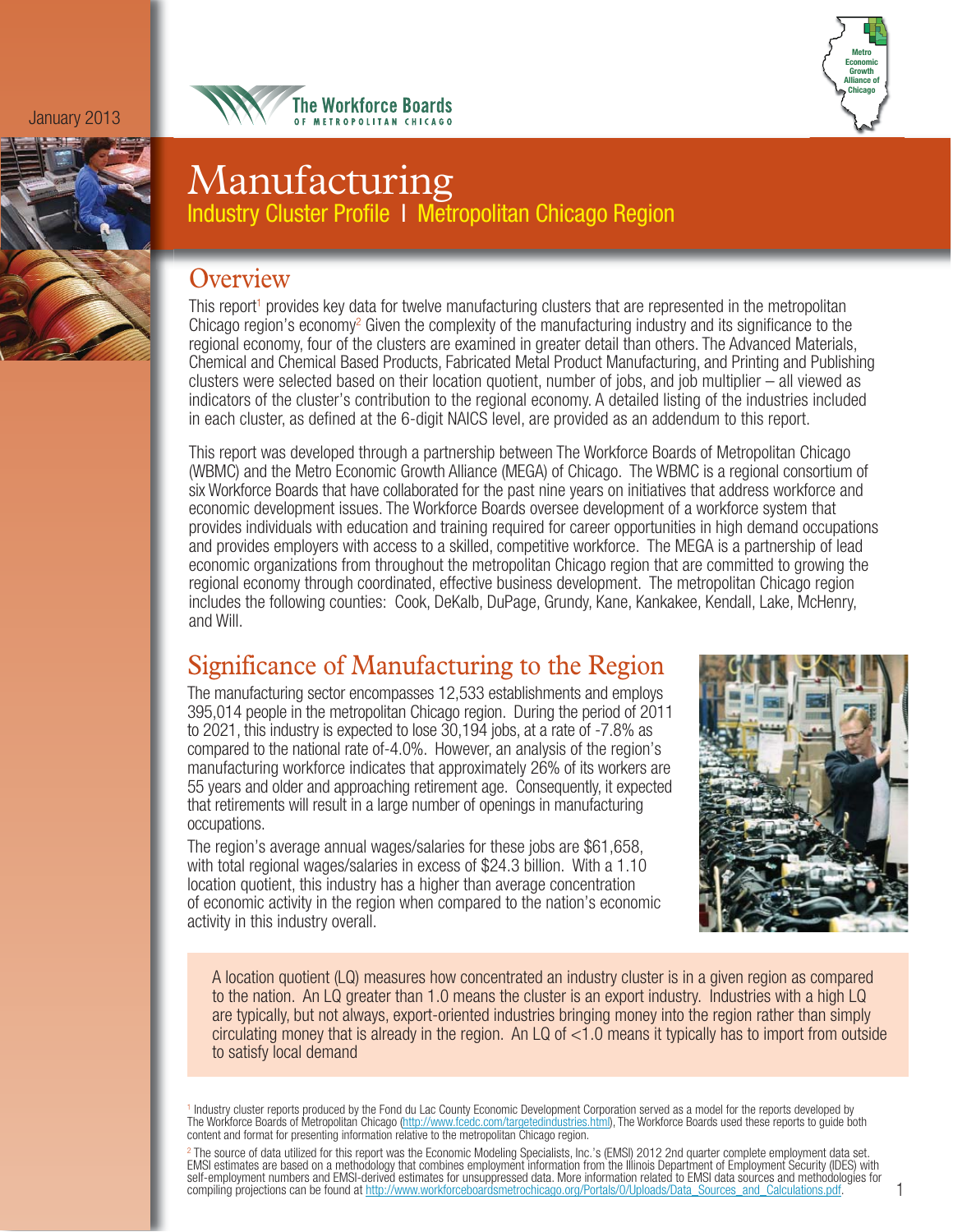

# Cluster Definition

"An industry cluster is a group of interdependent firms and related institutions that draw a productive advantage from their geographic concentration and connections. Firms in a cluster share common resources and technologies, rely on a similar labor pool and institutions, and are linked through strong relationships and transactions in addition to co-location."3

The chart provided below provides key facts for manufacturing clusters in the metropolitan Chicago region. Based on the location quotient, number of jobs, and job multiplier, all indicators of the cluster's contribution to the regional economy, the following clusters have been selected as the focus of this report: Advanced Materials, Chemical and Chemical Based Products, Fabricated Metal Product Manufacturing, and Printing and Publishing.



## MANUFACTURING CLUSTER METROPOLITAN CHICAGO REGION KEY FACTS

| <b>Cluster</b>                                            | LQ   | Jobs (2012) | <b>Projected Change</b><br>in Jobs<br>(2011 to 2021) | Job<br><b>Multiplier</b> | Average<br><b>Wages/Salaries</b><br>(2012) |
|-----------------------------------------------------------|------|-------------|------------------------------------------------------|--------------------------|--------------------------------------------|
| <b>Advanced Materials</b>                                 | 1.34 | 196,497     | $-10,208(-5.3%)$                                     | 5.67                     | \$73,277                                   |
| Agribusiness, Food Processing & Technology                | .79  | 59,166      | 788 (1.3%)                                           | 8.99                     | \$53,442                                   |
| <b>Apparel and Textiles</b>                               | 1.04 | 39,648      | 3,239 (9%)                                           | 2.40                     | \$43,885                                   |
| <b>Chemicals &amp; Chemical Based Products</b>            | 1.38 | 82,488      | $-4,097$ $(-5.0\%)$                                  | 6.20                     | \$76,388                                   |
| Computer & Electronic Product Manufacturing               | 0.81 | 26,205      | $-6,994 (-25.7%)$                                    | 3.36                     | \$73,827                                   |
| Electrical Equipment, Appliance & Component Manufacturing | 1.79 | 19,680      | $-2,585(-13.6%)$                                     | 3.25                     | \$59,892                                   |
| <b>Fabricated Metal Product Manufacturing</b>             | 1.59 | 63,656      | $-3,179(-5.2%)$                                      | 2.68                     | \$54,442                                   |
| <b>Forest &amp; Wood Products</b>                         | .90  | 39,548      | $-1,418(-3.7%)$                                      | 3.72                     | \$54,321                                   |
| <b>Glass and Ceramics</b>                                 | 1.14 | 9,281       | $-784 (-8.6%)$                                       | 2.98                     | \$46,300                                   |
| <b>Machinery Manufacturing</b>                            | 1.20 | 39,393      | $-3,145(-8.1\%)$                                     | 3.69                     | \$66,429                                   |
| Manufacturing Super Cluster                               | 1.03 | 175,411     | $-16,221$ $(-9/5%)$                                  | 3.60                     | \$61,744                                   |
| <b>Primary Metal Manufacturing</b>                        | 0.85 | 9,737       | $-895$ ( $-10.0\%$ )                                 | 4.42                     | \$62,115                                   |
| Printing & Publishing                                     | 1.47 | 122,062     | 4,615 (3.8%)                                         | 4.13                     | \$61,360                                   |
| <b>Transportation Equipment Manufacturing</b>             | 0.40 | 16,740      | 578 (3.9%)                                           | 4.10                     | \$61,529                                   |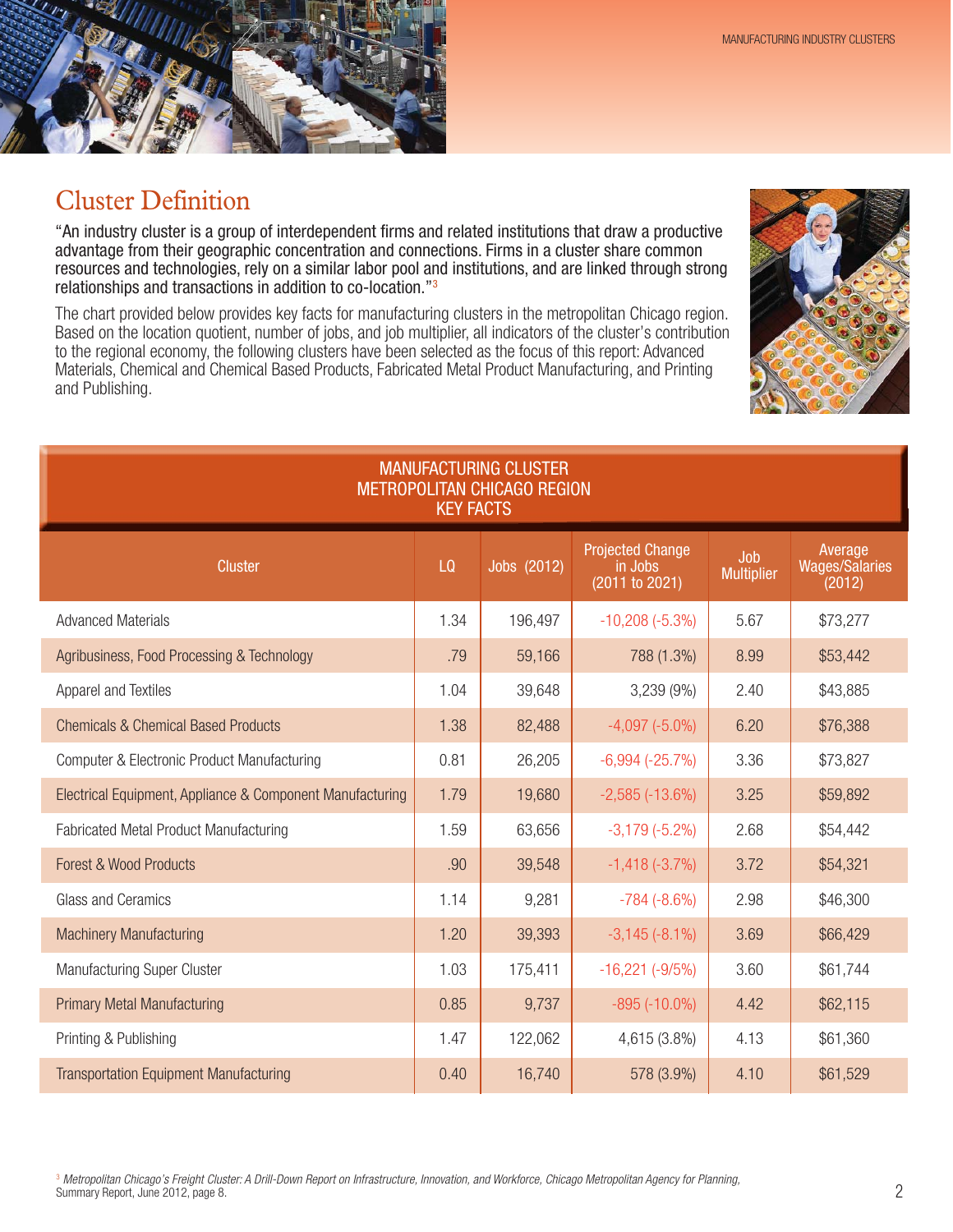

# Core Industries

Within each cluster, there are certain industries that contribute more to the economy of the region than others. These core industries not only have high employment numbers, but also impact employment and inputs from other industries supporting them. The charts below identify the core industries for each of the selected manufacturing clusters and provides relevant information.

|                      | <b>ADVANCED MATERIALS CLUSTER</b>                                                                     |                     |                     |          |          |                                   |                               |  |  |  |  |
|----------------------|-------------------------------------------------------------------------------------------------------|---------------------|---------------------|----------|----------|-----------------------------------|-------------------------------|--|--|--|--|
| <b>NAICS</b><br>Code | <b>Description</b>                                                                                    | 2011<br><b>Jobs</b> | 2021<br><b>Jobs</b> | Change   | % Change | 2012<br>Wages/<br><b>Salaries</b> | 2011<br><b>Establishments</b> |  |  |  |  |
| 326199               | All Other Plastics Product Manufacturing                                                              | 18,471              | 17,312              | $-1,159$ | $-6%$    | \$55,116                          | 330                           |  |  |  |  |
| 325412               | <b>Pharmaceutical Preparation Manufacturing</b>                                                       | 16,073              | 16,653              | 580      | 4%       | \$122,611                         | 43                            |  |  |  |  |
| 541712               | Research and Development in the Physical,<br>Engineering, and Life Sciences (except<br>Biotechnology) | 15,877              | 13,169              | $-2,708$ | $-17%$   | \$115,119                         | 180                           |  |  |  |  |
| 332710               | <b>Machine Shops</b>                                                                                  | 10,110              | 12,013              | 1,903    | 19%      | \$52,865                          | 718                           |  |  |  |  |
| 332999               | All Other Miscellaneous Fabricated Metal<br><b>Product Manufacturing</b>                              | 5,581               | 6,498               | 917      | 16%      | \$55,313                          | 146                           |  |  |  |  |

|                      | CHEMICAL AND CHEMICAL BASED PRODUCTS CLUSTER                      |                     |                     |          |          |                                   |                        |  |  |  |  |
|----------------------|-------------------------------------------------------------------|---------------------|---------------------|----------|----------|-----------------------------------|------------------------|--|--|--|--|
| <b>NAICS</b><br>Code | <b>Description</b>                                                | 2011<br><b>Jobs</b> | 2021<br><b>Jobs</b> | Change   | % Change | 2012<br>Wages/<br><b>Salaries</b> | 2011<br>Establishments |  |  |  |  |
| 326199               | All Other Plastics Product Manufacturing                          | 18,471              | 17,312              | $-1,159$ | $-6%$    | \$55,116                          | 330                    |  |  |  |  |
| 325412               | <b>Pharmaceutical Preparation Manufacturing</b>                   | 16,073              | 16,653              | 580      | 4%       | \$122,611                         | 43                     |  |  |  |  |
| 424690               | Other Chemical and Allied Products<br><b>Merchant Wholesalers</b> | 4,168               | 3,398               | $-770$   | $-18%$   | \$85,112                          | 345                    |  |  |  |  |
| 325510               | Paint and Coating Manufacturing                                   | 3,889               | 5,467               | 1,578    | 41%      | \$64,718                          | 88                     |  |  |  |  |
| 325620               | <b>Toilet Preparation Manufacturing</b>                           | 3,186               | 2,513               | $-673$   | $-21%$   | \$103,844                         | 51                     |  |  |  |  |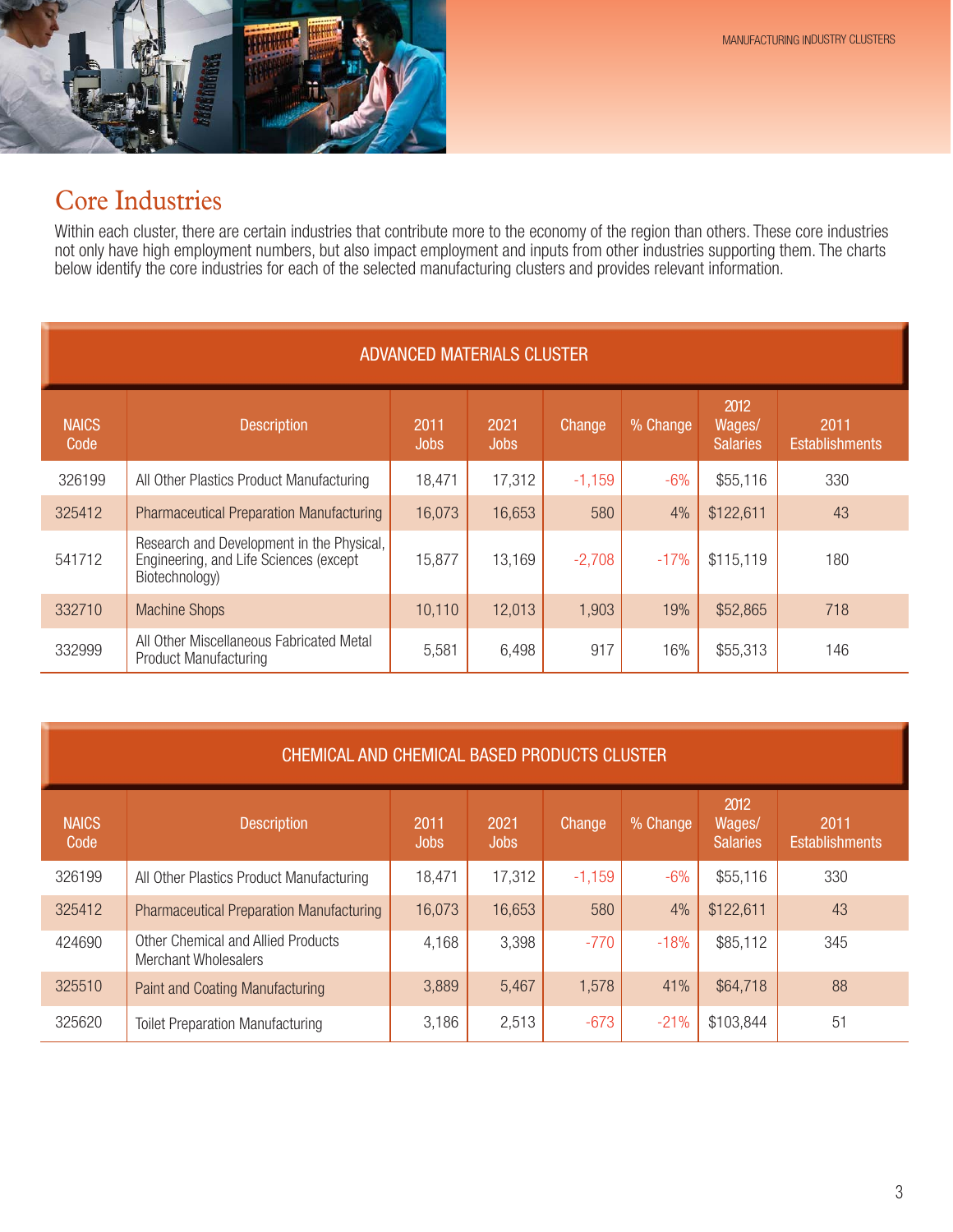

| FABRICATED METAL PRODUCT MANUFACTURING CLUSTER |  |
|------------------------------------------------|--|
|                                                |  |

| <b>NAICS</b><br>Code | <b>Description</b>                                                       | 2011<br><b>Jobs</b> | 2021<br><b>Jobs</b> | Change   | % Change | 2012<br>Wages/<br><b>Salaries</b> | 2011<br><b>Establishments</b> |  |  |  |  |
|----------------------|--------------------------------------------------------------------------|---------------------|---------------------|----------|----------|-----------------------------------|-------------------------------|--|--|--|--|
| 332710               | <b>Machine Shops</b>                                                     | 10,110              | 12,013              | ,903     | 19%      | \$52,865                          | 718                           |  |  |  |  |
| 332999               | All Other Miscellaneous Fabricated Metal<br><b>Product Manufacturing</b> | 5,581               | 6,498               | 917      | 16%      | \$55,313                          | 146                           |  |  |  |  |
| 332116               | <b>Metal Stamping</b>                                                    | 5,046               | 4,053               | $-993$   | $-20%$   | \$54,938                          | 156                           |  |  |  |  |
| 332813               | Electroplating, Plating, Polishing,<br>Anodizing, and Coloring           | 3,907               | 2,900               | $-1,007$ | $-26%$   | \$45,294                          | 217                           |  |  |  |  |
| 332721               | <b>Precision Turned Product Manufacturing</b>                            | 3,677               | 3,767               | 90       | 2%       | \$51,108                          | 124                           |  |  |  |  |

|                      | PRINTING AND PUBLISHING CLUSTER                  |                     |                     |          |          |                                   |                               |  |  |  |  |
|----------------------|--------------------------------------------------|---------------------|---------------------|----------|----------|-----------------------------------|-------------------------------|--|--|--|--|
| <b>NAICS</b><br>Code | <b>Description</b>                               | 2011<br><b>Jobs</b> | 2021<br><b>Jobs</b> | Change   | % Change | 2012<br>Wages/<br><b>Salaries</b> | 2011<br><b>Establishments</b> |  |  |  |  |
| 541613               | <b>Marketing Consulting Services</b>             | 16,578              | 24,933              | 8,355    | 50%      | \$67,155                          | 1,865                         |  |  |  |  |
| 541810               | <b>Advertising Agencies</b>                      | 14,878              | 16,461              | 1,583    | 11%      | \$83,920                          | 869                           |  |  |  |  |
| 323110               | <b>Commercial Lithographic Printing</b>          | 8,984               | 6,089               | $-2,895$ | $-32%$   | \$52,783                          | 481                           |  |  |  |  |
| 541430               | <b>Graphic Design Services</b>                   | 8,786               | 10,389              | 1,603    | 18%      | \$44,013                          | 1,150                         |  |  |  |  |
| 541910               | Marketing Research and Public Opinion<br>Polling | 7,989               | 8,032               | 43       | $1\%$    | \$64,939                          | 330                           |  |  |  |  |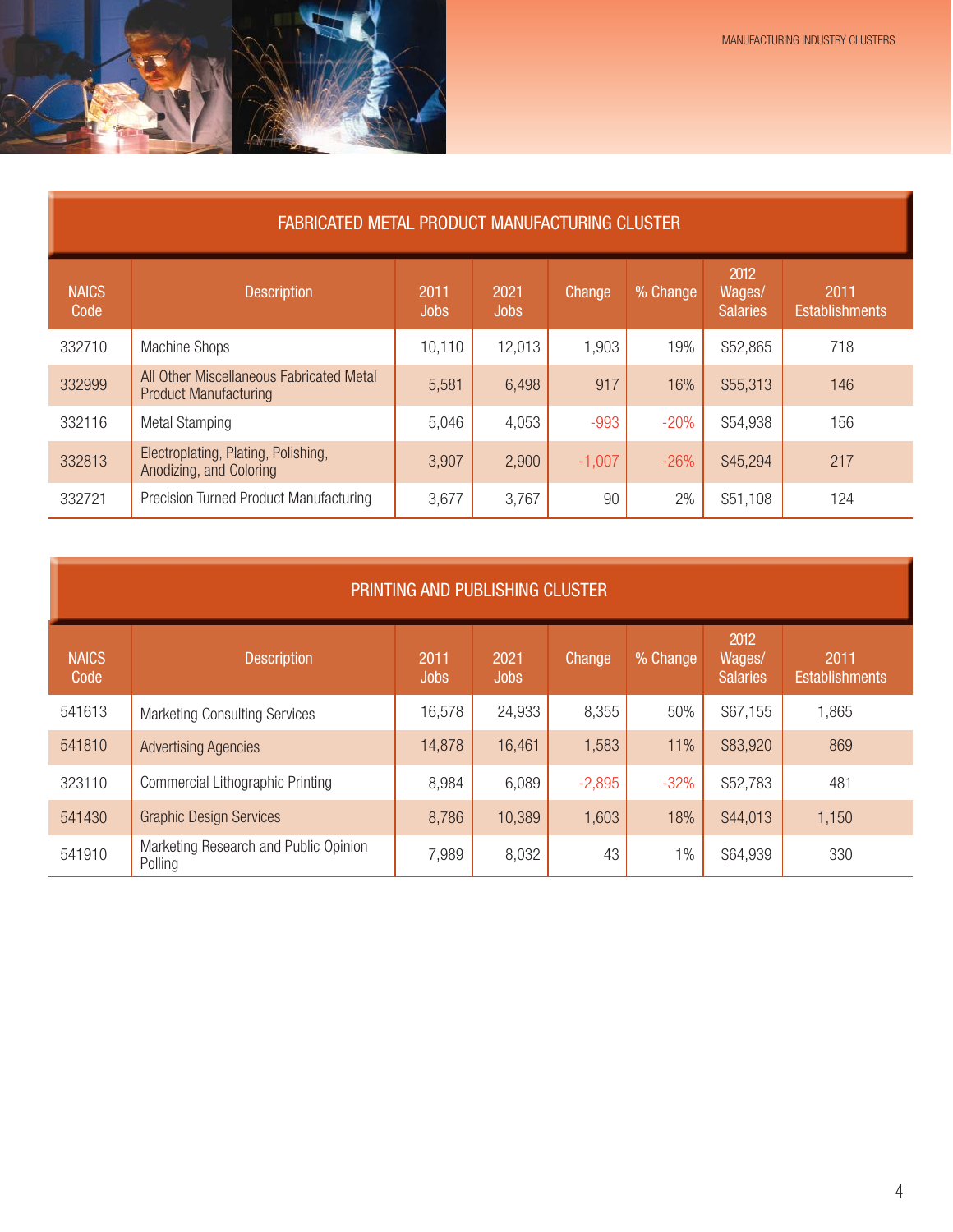MANUFACTURING INDUSTRY CLUSTER



# Occupational Opportunities

The manufacturing sector represents 395,014 jobs in the metropolitan Chicago region. Over the next ten years (2011 – 2021) this industry cluster is expected to lose 30,194 jobs. However, even though the industry is expected to lose jobs overall, this is only part of the industry's employment picture. First, while there may be a reduced number of jobs overall, there are jobs in the industry that will actually increase. Additionally, there will be job openings that represent employment opportunities. Job openings occur when individuals change jobs, retire, or leave the workforce. As the manufacturing workforce ages and the economy rebounds, it is anticipated that a large number of individuals will retire in the coming years. In fact, an analysis of the region's manufacturing workforce indicates that approximately 26% of its workers are 55 years and older.<sup>4</sup>

The tables provided below identify the five occupations projected to experience the largest job growth in each of the selected clusters over the next ten years. Four occupations are identified as a high growth occupation in more than one cluster. It is interesting to note that six of the high growth occupations require a Bachelor's degree or higher. The median hourly earnings for high growth occupations range from a low of \$13.89 to a high of \$53.08.

|                 | <b>ADVANCED MATERIALS CLUSTER</b>                                |                            |                                         |                                     |                |                                                                                         |                                                       |                                     |                                   |  |  |
|-----------------|------------------------------------------------------------------|----------------------------|-----------------------------------------|-------------------------------------|----------------|-----------------------------------------------------------------------------------------|-------------------------------------------------------|-------------------------------------|-----------------------------------|--|--|
| <b>SOC Code</b> | <b>Occupation</b>                                                | Jobs in<br>Cluster<br>2011 | Projected<br>Jobs in<br>Cluster<br>2021 | New Jobs<br>in Cluster<br>2011-2021 | $\%$<br>Change | Estimated<br>Openings in<br>Cluster <sup>5</sup><br>(New &<br>Replacement)<br>2011-2021 | % of the<br><b>Total Jobs</b><br>in Cluster<br>(2012) | Median<br><b>Hourly</b><br>Earnings | <b>Education Level</b>            |  |  |
| 51-9023         | Mixing and Blending Machine Setters,<br>Operators, and Tenders   | 2,656                      | 3,323                                   | 667                                 | 25%            | 1,062                                                                                   | 1.4%                                                  | \$16.78                             | Moderate-term on-the-job training |  |  |
| 19-1042         | Medical Scientists, Except Epidemiologists                       | 2,319                      | 2,762                                   | 443                                 | 19%            | 1,083                                                                                   | 1.2%                                                  | \$53.08                             | Doctoral degree                   |  |  |
| $51 - 4011$     | Computer-Controlled Machine Tool Operators,<br>Metal and Plastic | 2,607                      | 2,971                                   | 364                                 | 14%            | 963                                                                                     | 1.4%                                                  | \$17.45                             | Moderate-term on-the-job training |  |  |
| 19-4061         | Social Science Research Assistants                               | 138                        | 422                                     | 284                                 | 206%           | 222                                                                                     | 0.1%                                                  | \$24.09                             | Associate's degree                |  |  |
| 17-2031         | <b>Biomedical Engineers</b>                                      | 645                        | 919                                     | 274                                 | 42%            | 436                                                                                     | 0.4%                                                  | \$39.52                             | Bachelor's degree                 |  |  |

<sup>4</sup> Illinois Department of Employment Security, Local Employment Dynamics, 4th quarter 2011 data for the Chicago Naperville Joliet Metropolitan Statistics Area.

<sup>5</sup> Estimated openings for occupations in cluster were calculated by determining the proportion of regional jobs within the cluster and applying that rate to the projected regional openings for occupation.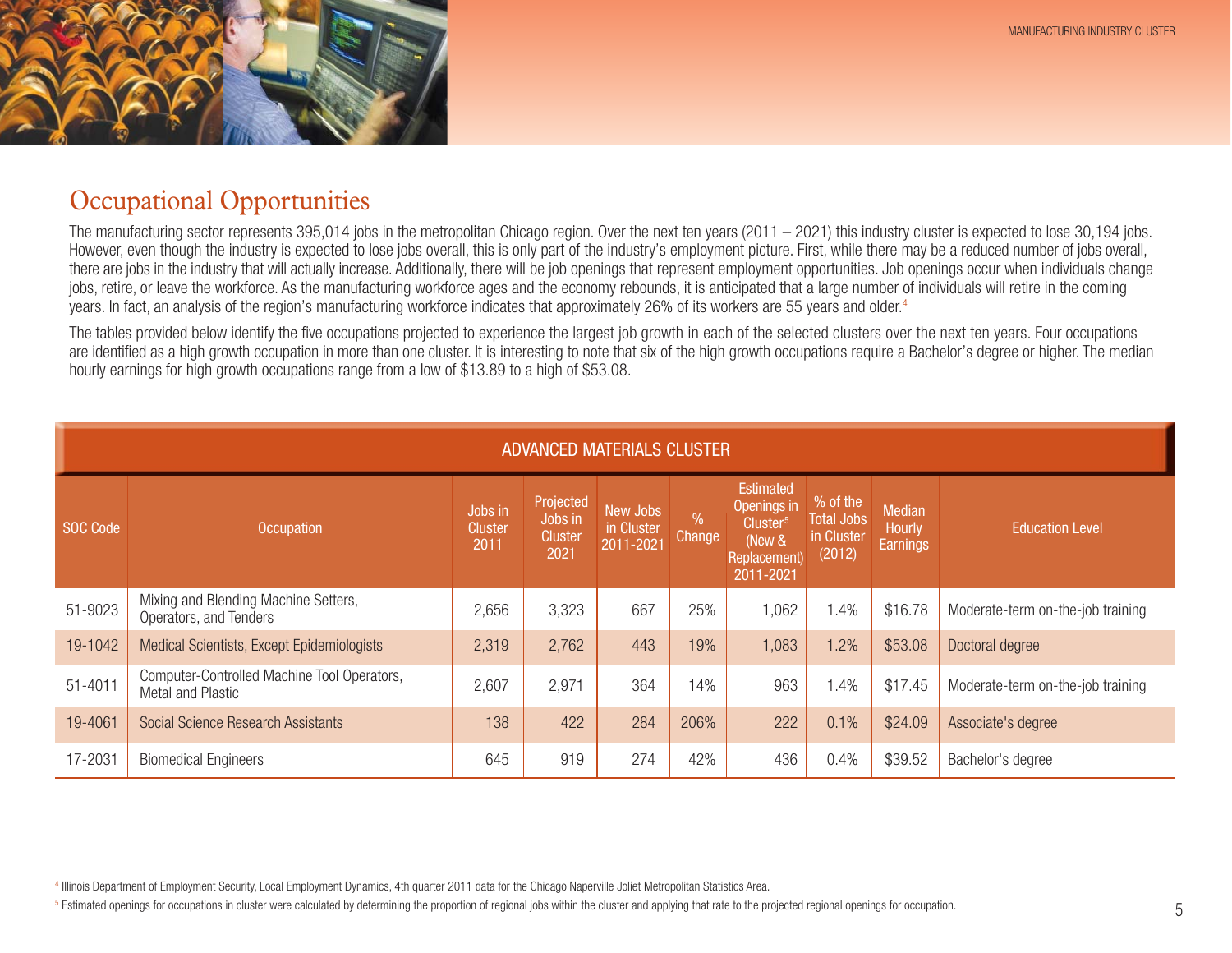

| <b>MANUFACTURING INDUSTRY CLUSTER</b> |  |
|---------------------------------------|--|
|---------------------------------------|--|

|                 | CHEMICAL AND CHEMICAL BASED PRODUCTS CLUSTER                                        |                            |                                         |                                            |                       |                                                                                                   |                                                         |                                     |                                   |  |  |
|-----------------|-------------------------------------------------------------------------------------|----------------------------|-----------------------------------------|--------------------------------------------|-----------------------|---------------------------------------------------------------------------------------------------|---------------------------------------------------------|-------------------------------------|-----------------------------------|--|--|
| <b>SOC Code</b> | <b>Occupation</b>                                                                   | Jobs in<br>Cluster<br>2011 | Projected<br>Jobs in<br>Cluster<br>2021 | <b>New Jobs</b><br>in Cluster<br>2011-2021 | $\sqrt{96}$<br>Change | <b>Estimated</b><br>Openings in<br>Cluster <sup>6</sup><br>(New $\&$<br>Replacement)<br>2011-2021 | $%$ of the<br><b>Total Jobs</b><br>in Cluster<br>(2012) | Median<br><b>Hourly</b><br>Earnings | <b>Education Level</b>            |  |  |
| 51-9023         | Mixing and Blending Machine Setters,<br>Operators, & Tenders                        | 2,835                      | 3,518                                   | 683                                        | 24%                   | ,134                                                                                              | 3.5%                                                    | \$16.78                             | Moderate-term on-the-job training |  |  |
| 19-1042         | Medical Scientists, Except Epidemiologists                                          | ,682                       | 1,940                                   | 258                                        | 15%                   | 786                                                                                               | 2.2%                                                    | \$53.08                             | Doctoral degree                   |  |  |
| 17-2031         | <b>Biomedical Engineers</b>                                                         | 409                        | 593                                     | 184                                        | 45%                   | 276                                                                                               | 0.5%                                                    | \$39.52                             | Bachelor's degree                 |  |  |
| 51-9041         | Extruding, Forming, Pressing, & Compacting<br>Machine Setters, Operators, & Tenders | 809                        | 962                                     | 153                                        | 19%                   | 320                                                                                               | 1.0%                                                    | \$13.89                             | Moderate-term on-the-job training |  |  |
| 49-9041         | <b>Industrial Machinery Mechanics</b>                                               | 862                        | 938                                     | 76                                         | 9%                    | 289                                                                                               | 1.1%                                                    | \$23.77                             | Long-term on-the-job training     |  |  |

|                 | <b>FABRICATED METAL PRODUCT MANUFACTURING CLUSTER</b>                 |                            |                                         |                                     |                                |                                                                                           |                                                         |                                     |                                        |  |  |
|-----------------|-----------------------------------------------------------------------|----------------------------|-----------------------------------------|-------------------------------------|--------------------------------|-------------------------------------------------------------------------------------------|---------------------------------------------------------|-------------------------------------|----------------------------------------|--|--|
| <b>SOC Code</b> | <b>Occupation</b>                                                     | Jobs in<br>Cluster<br>2011 | Projected<br>Jobs in<br>Cluster<br>2021 | New Jobs<br>in Cluster<br>2011-2021 | $\frac{0}{0}$<br><b>Change</b> | Estimated<br>Openings in<br>Cluster <sup>7</sup><br>(New $&$<br>Replacement)<br>2011-2021 | $%$ of the<br><b>Total Jobs</b><br>in Cluster<br>(2012) | <b>Median</b><br>Hourly<br>Earnings | <b>Education Level</b>                 |  |  |
| $51 - 4011$     | <b>Computer-Controlled Machine Tool</b><br>Operators, Metal & Plastic | 1,926                      | 2,282                                   | 356                                 | 18%                            | 712                                                                                       | 3.2%                                                    | \$17.45                             | Moderate-term on-the-job training      |  |  |
| $51 - 4041$     | <b>Machinists</b>                                                     | 6,441                      | 6,692                                   | 251                                 | 4%                             | 1,445                                                                                     | 10.5%                                                   | \$17.68                             | Long-term on-the-job training          |  |  |
| 51-4121         | Welders, Cutters, Solderers, & Brazers                                | 2,404                      | 2,572                                   | 168                                 | 7%                             | 972                                                                                       | 3.9%                                                    | \$16.11                             | Postsecondary vocational award         |  |  |
| $51 - 2041$     | <b>Structural Metal Fabricators and Fitters</b>                       | 711                        | 824                                     | 113                                 | 16%                            | 250                                                                                       | 1.2%                                                    | \$18.35                             | Moderate-term on-the-job training      |  |  |
| 13-1051         | <b>Cost Estimators</b>                                                | 367                        | 428                                     | 61                                  | 17%                            | 145                                                                                       | 0.6%                                                    | \$30.20                             | Bachelor's degree plus work experience |  |  |

**Estimated openings for occupations in cluster were calculated by determining the proportion of regional jobs within the cluster and applying that rate to the projected regional openings for occupation** 7 Estimated openings for occupations in cluster were calculated by determining the proportion of regional jobs within the cluster and applying that rate to the projected regional openings for occupation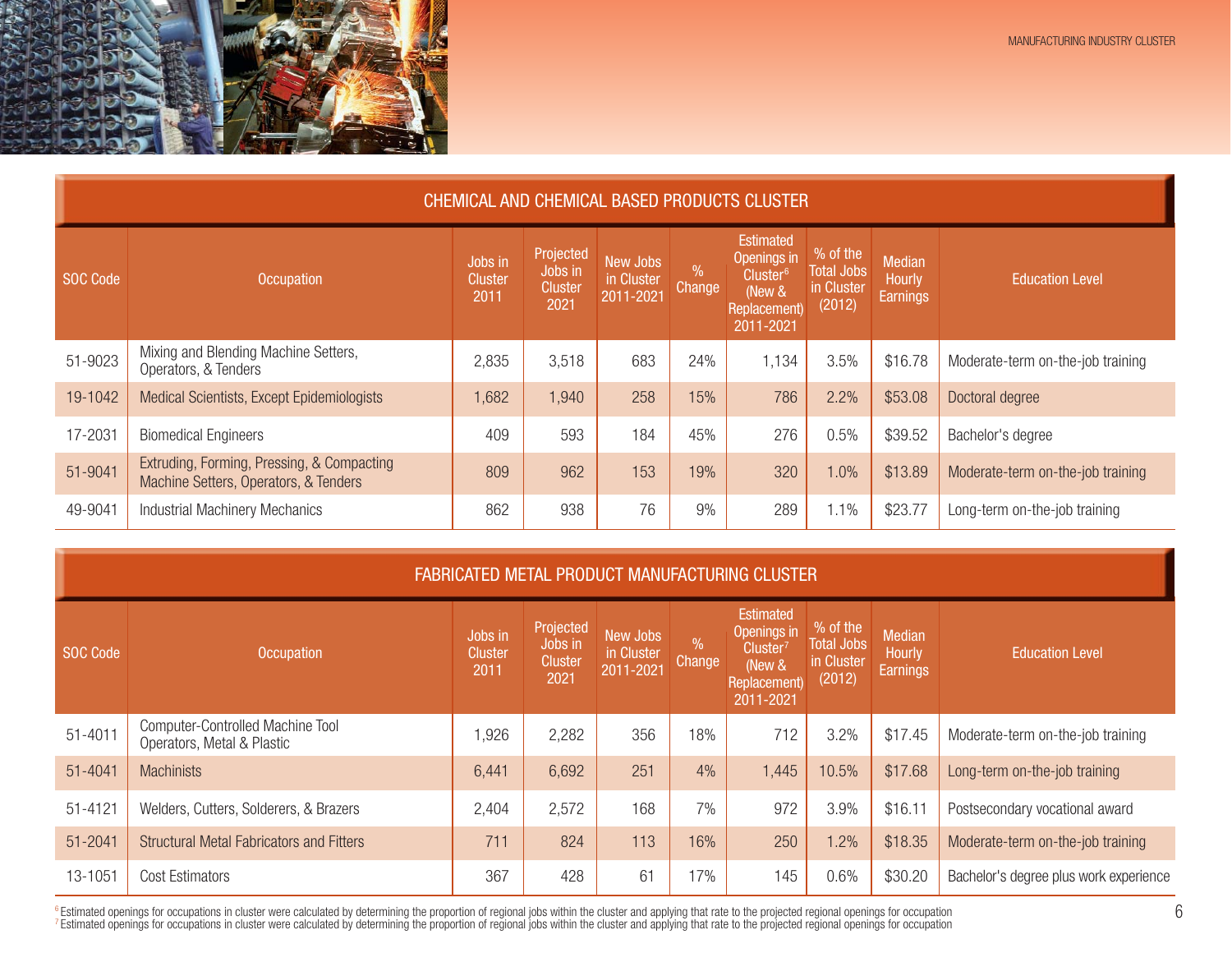MANUFACTURING INDUSTRY CLUSTER



|                 | PRINTING AND PUBLISHING CLUSTER |                                   |                                         |                                            |                         |                                                                                                |                                                |                                            |                                                      |  |  |
|-----------------|---------------------------------|-----------------------------------|-----------------------------------------|--------------------------------------------|-------------------------|------------------------------------------------------------------------------------------------|------------------------------------------------|--------------------------------------------|------------------------------------------------------|--|--|
| <b>SOC Code</b> | <b>Occupation</b>               | Jobs in<br><b>Cluster</b><br>2011 | Projected<br>Jobs in<br>Cluster<br>2021 | <b>New Jobs</b><br>in Cluster<br>2011-2021 | $\frac{0}{0}$<br>Change | <b>Estimated</b><br>Openings in<br>Cluster <sup>8</sup><br>(New &<br>Replacement)<br>2011-2021 | % of the<br>Total Jobs<br>in Cluster<br>(2012) | <b>Median</b><br><b>Hourly</b><br>Earnings | <b>Education Level</b>                               |  |  |
| 13-1111         | <b>Management Analysts</b>      | 5,701                             | 7,987                                   | 2,286                                      | 40%                     | 2,410                                                                                          | 4.8%                                           | \$37.44                                    | Bachelor's or higher degree,<br>plus work experience |  |  |
| 41-3011         | <b>Advertising Sales Agents</b> | 6,327                             | 7,103                                   | 776                                        | 12%                     | 2,175                                                                                          | 5.3%                                           | \$26.16                                    | Moderate-term on-the-job training                    |  |  |
| 11-9199         | Managers, All Other             | 4,601                             | 5,339                                   | 738                                        | 16%                     | 1,828                                                                                          | 3.8%                                           | \$32.18                                    | Work experience in a related occupation              |  |  |
| 27-1024         | <b>Graphic Designers</b>        | 6,651                             | 7,283                                   | 632                                        | 10%                     | 3,087                                                                                          | 5.6%                                           | \$21.66                                    | Bachelor's degree                                    |  |  |
| 19-3021         | Market Research Analysts        | 2,298                             | 2,813                                   | 515                                        | 22%                     | 1,123                                                                                          | 1.9%                                           | \$28.46                                    | Bachelor's degree                                    |  |  |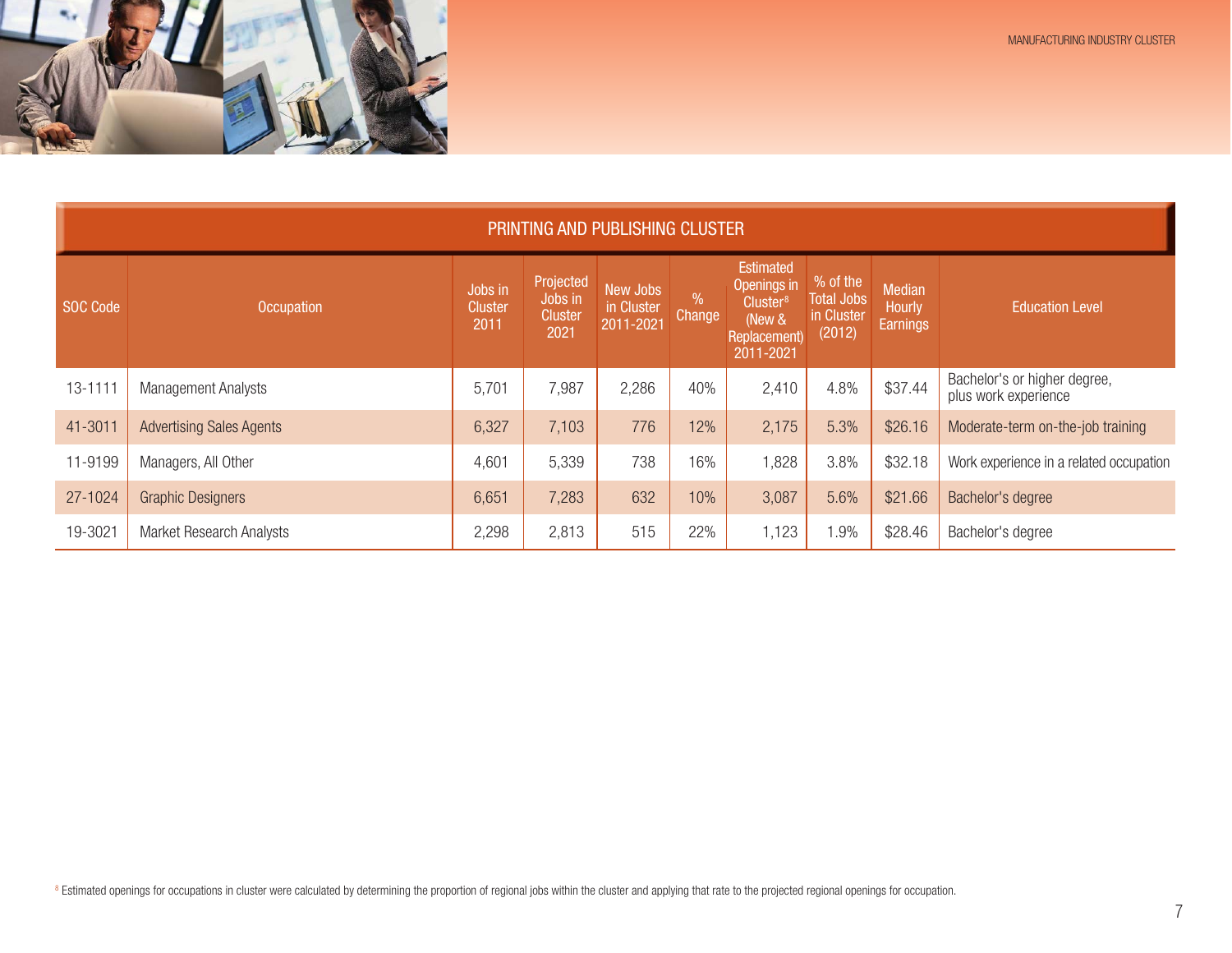

# Market Opportunities

## Uncovering Gaps

A gap analysis shows how much an entire industry cluster purchases from various other industries (its "requirements"), along with how much is satisfied by those industries inside and outside the region. A gap occurs when industries that produce inputs (goods or services) needed by the cluster's core industries are not available locally or are underdeveloped. Although not all inputs that an industry cluster needs can be produced in the local economy, identifying and closing gaps benefits the region and the competitiveness of the cluster overall. Development or expansion of businesses that can fulfill the cluster's needs for goods and services will create jobs and keep

## Gap=Market Opportunity

Recognizing the importance of manufacturing to the national economy, the federal government has focused attention and funding on revitalizing the manufacturing industry. Revitalization efforts include both economic and workforce development activities.

A gap analysis of the region's manufacturing clusters provides an indication of the opportunities for market development, as identified in the chart that follows. Gaps identified, not all inclusive, provide opportunities in the specific cluster but also across all industries in the region. This gap provides an opportunity to assist current employers in expanding or attracting new employers to fill the unmet need.

| <b>MARKET OPPORTUNITIES</b>                                    |                                                     |                                           |                                                                              |  |  |  |  |  |  |  |
|----------------------------------------------------------------|-----------------------------------------------------|-------------------------------------------|------------------------------------------------------------------------------|--|--|--|--|--|--|--|
| <b>ADVANCED MATERIALS CLUSTER</b>                              |                                                     |                                           |                                                                              |  |  |  |  |  |  |  |
| Industry/Gap                                                   | <b>Unmet Need</b><br>in Cluster                     | 2012 Annual Average<br><b>Wage/Salary</b> | # of Establishments (2011)<br># of Employees in Cluster $(2011)^9$           |  |  |  |  |  |  |  |
| <b>Medicinal and Botanical</b><br>Manufacturing                | \$1,106,157,177                                     | \$77,893                                  | 11 establishments<br>205 employees                                           |  |  |  |  |  |  |  |
| <b>Plastics Material and Resin</b><br>Manufacturing            | \$1,047,490,539                                     | \$92,512                                  | 31 establishments<br>1,365 employees                                         |  |  |  |  |  |  |  |
| All Other Basic Organic Chemical<br>Manufacturing              | \$921,330,541                                       | \$83,859                                  | 23 establishments<br>735 employees                                           |  |  |  |  |  |  |  |
|                                                                | <b>CHEMICAL AND CHEMICAL BASED PRODUCTS CLUSTER</b> |                                           |                                                                              |  |  |  |  |  |  |  |
| Industry/Gap                                                   | <b>Unmet Need</b><br>in Cluster                     | 2012 Annual Average<br><b>Wage/Salary</b> | # of Establishments (2011)<br># of Employees in Cluster (2011) <sup>10</sup> |  |  |  |  |  |  |  |
| <b>Biological Product (except Diagnostic)</b><br>Manufacturing | \$292,979,976                                       | \$74,422                                  | 7 establishments<br>826 employees                                            |  |  |  |  |  |  |  |
| Research and Development in<br>Biotechnology                   | \$156,264,660                                       | \$112,189                                 | 149 establishments<br>2,053 employees                                        |  |  |  |  |  |  |  |
| All Other Plastics Product Manufacturing                       | \$93,253,760                                        | \$55,116                                  | 330 establishments<br>18,471 employees                                       |  |  |  |  |  |  |  |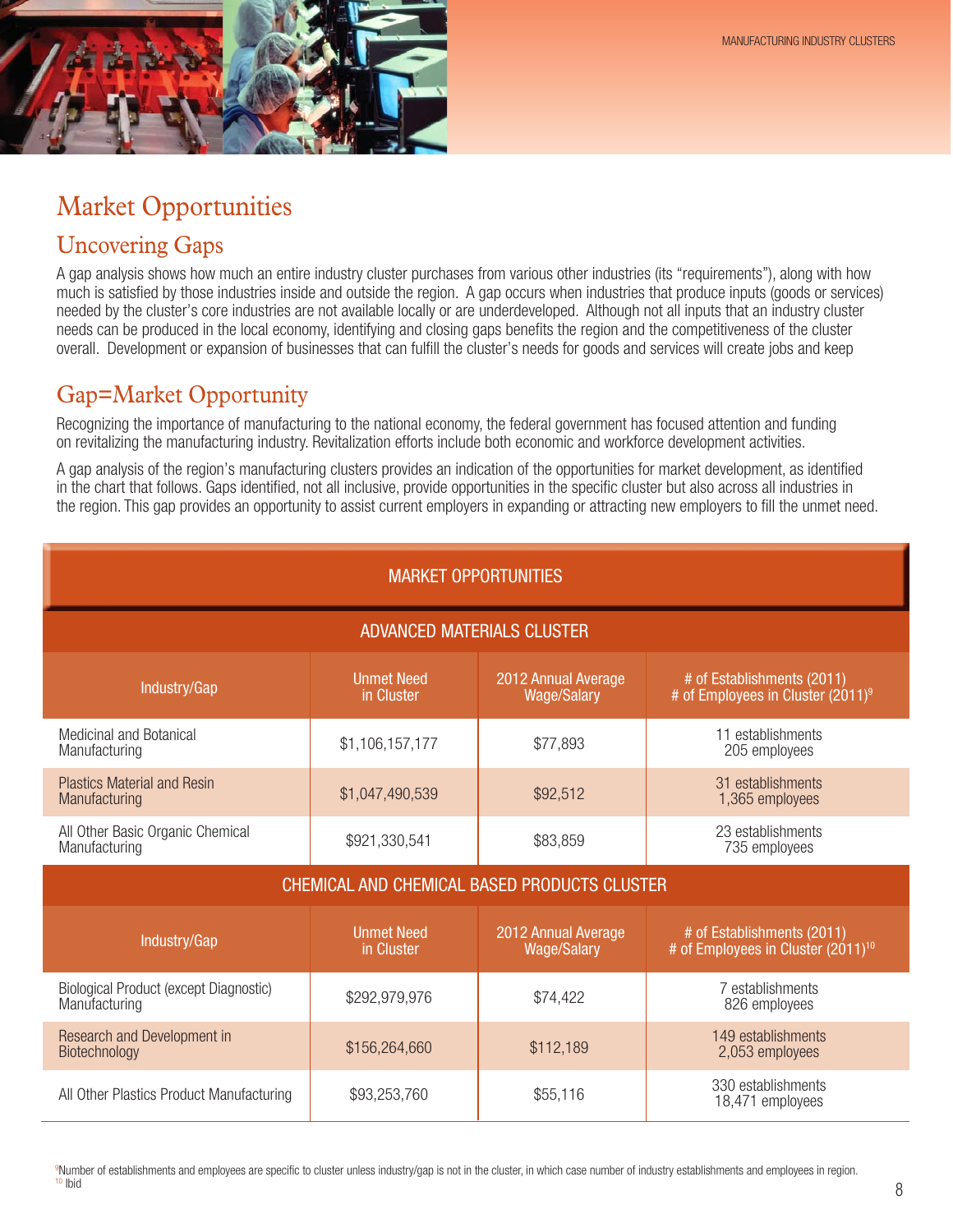

| <b>MARKET OPPORTUNITIES</b>                                    |                                 |                                           |                                                                              |  |
|----------------------------------------------------------------|---------------------------------|-------------------------------------------|------------------------------------------------------------------------------|--|
| FABRICATED METAL PRODUCT MANUFACTURING CLUSTER                 |                                 |                                           |                                                                              |  |
| Industry/Gap                                                   | <b>Unmet Need</b><br>in Cluster | 2012 Annual Average<br><b>Wage/Salary</b> | # of Establishments (2011)<br># of Employees in Cluster (2011) <sup>11</sup> |  |
| <b>Machine Shops</b>                                           | \$124,710,330                   | \$52,865                                  | 718 establishments<br>10,110 employees                                       |  |
| Aluminum Sheet, Plate, Foil Manufacturing                      | \$103,152,088                   | \$94,193                                  | 4 establishments<br>140 employees                                            |  |
| Iron and Steel Pipe Tube Manufacturing<br>from Purchased Steel | \$48,837,199<br>\$69,108        |                                           | 23 establishments<br>2,221 employees                                         |  |
| PRINTING AND PUBLISHING CLUSTER                                |                                 |                                           |                                                                              |  |
| Industry/Gap                                                   | <b>Unmet Need</b><br>in Cluster | 2012 Annual Average<br><b>Wage/Salary</b> | # of Establishments (2011)<br># of Employees in Cluster (2011) <sup>12</sup> |  |
| Motion Picture and Video Production                            | \$173,808,580                   | \$66,893                                  | 466 establishments<br>2,988 employees                                        |  |
| <b>Commercial Lithographic Printing</b>                        | \$158,236,701                   | \$52,783                                  | 481 establishments<br>8,984 employees                                        |  |
| \$29,939,153<br>Printing Ink Manufacturing                     |                                 | \$62,522                                  | 48 establishments<br>1,189 employees                                         |  |

# Conclusion

This report provides key data about the manufacturing industry generally and four manufacturing industry clusters: Advanced Materials, Chemical and Chemical Based Products, Fabricated Metal Product Manufacturing, and Printing The workforce development community can use this report to support decisions related to the investment of resources in addressing future workforce needs in the region. Entities responsible for economic development in the region can utilize the industry level data and market opportunity analysis to inform their efforts in working with employers interested in locating to or expanding in the region.

For additional data related to the manufacturing industry cluster or assistance with other labor market information needs, visit www.workforceboardsmetrochicago.com for information on contacting the Workforce Investment Board in your area.

 $11$  Number of establishments and employees are specific to cluster unless industry/gap is not in the cluster, in which case number of industry establishments and employees in region.<br> $12$  lbid  $12$  Ibid  $9$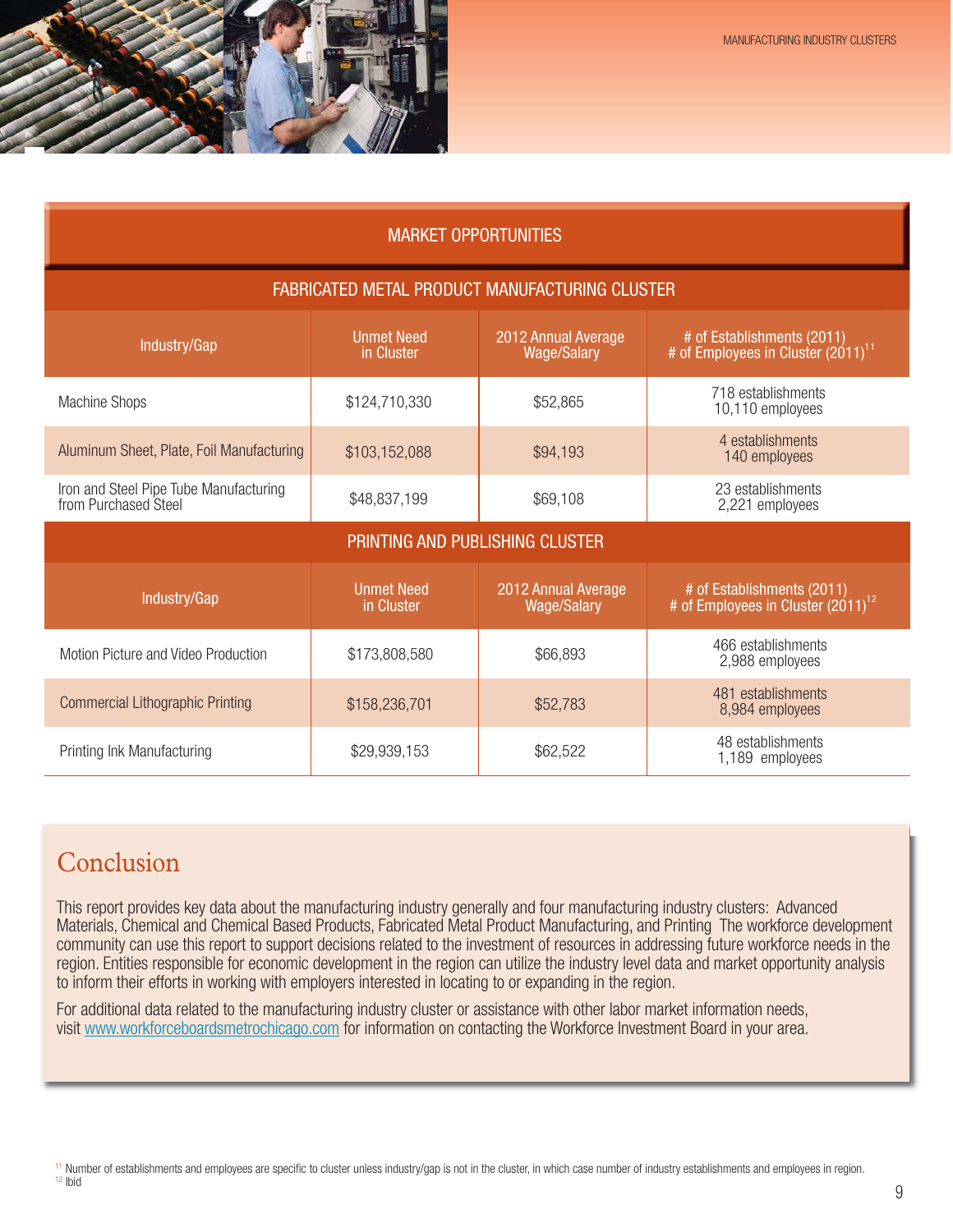# ADVANCED MATERIALS CLUSTER<sup>13</sup>

| <b>NAICS</b><br><b>Codes</b> | <b>Description</b>                                      |
|------------------------------|---------------------------------------------------------|
| 212325                       | Clay and Ceramic and Refractory Minerals Mining         |
| 316211                       | Rubber and Plastics Footwear Manufacturing              |
| 322221                       | Coated and Laminated Packaging Paper Manufacturing      |
| 322299                       | All Other Converted Paper Product Manufacturing         |
| 324191                       | Petroleum Lubricating Oil and Grease Manufacturing      |
| 325110                       | <b>Petrochemical Manufacturing</b>                      |
| 325120                       | Industrial Gas Manufacturing                            |
| 325131                       | Inorganic Dye and Pigment Manufacturing                 |
| 325132                       | Synthetic Organic Dye and Pigment Manufacturing         |
| 325181                       | Alkalies and Chlorine Manufacturing                     |
| 325182                       | Carbon Black Manufacturing                              |
| 325188                       | All Other Basic Inorganic Chemical Manufacturing        |
| 325191                       | Gum and Wood Chemical Manufacturing                     |
| 325192                       | <b>Cyclic Crude and Intermediate Manufacturing</b>      |
| 325193                       | <b>Ethyl Alcohol Manufacturing</b>                      |
| 325199                       | All Other Basic Organic Chemical Manufacturing          |
| 325211                       | Plastics Material and Resin Manufacturing               |
| 325212                       | <b>Synthetic Rubber Manufacturing</b>                   |
| 325221                       | Cellulosic Organic Fiber Manufacturing                  |
| 325222                       | Noncellulosic Organic Fiber Manufacturing               |
| 325320                       | Pesticide and Other Agricultural Chemical Manufacturing |
| 325412                       | <b>Pharmaceutical Preparation Manufacturing</b>         |
| 325413                       | In-Vitro Diagnostic Substance Manufacturing             |
| 325414                       | Biological Product (except Diagnostic) Manufacturing    |
| 325510                       | Paint and Coating Manufacturing                         |
| 325520                       | <b>Adhesive Manufacturing</b>                           |
| 325611                       | Soap and Other Detergent Manufacturing                  |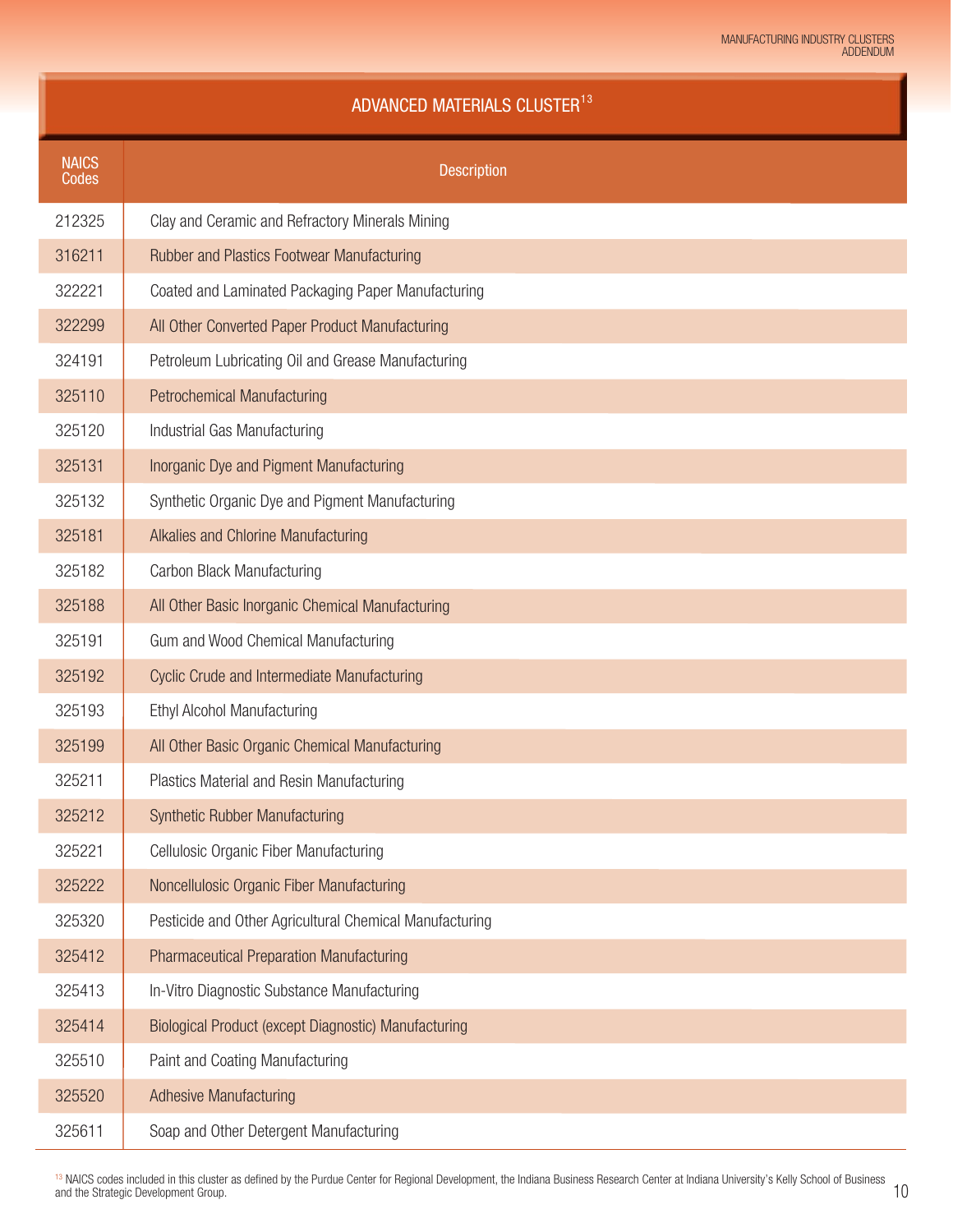# NAICS Description Codes ADVANCED MATERIALS CLUSTER Polish and Other Sanitation Good Manufacturing Surface Active Agent Manufacturing Toilet Preparation Manufacturing Printing Ink Manufacturing Explosives Manufacturing Custom Compounding of Purchased Resins Photographic Film, Paper, Plate, and Chemical Manufacturing All Other Miscellaneous Chemical Product and Preparation Manufacturing Plastics Packaging Film and Sheet (including Laminated) Manufacturing Unlaminated Plastics Film and Sheet (except Packaging) Manufacturing Unlaminated Plastics Profile Shape Manufacturing Polystyrene Foam Product Manufacturing Urethane and Other Foam Product (except Polystyrene) Manufacturing All Other Plastics Product Manufacturing Rubber Product Manufacturing for Mechanical Use All Other Rubber Product Manufacturing 327112 | Vitreous China, Fine Earthenware, and Other Pottery Product Manufacturing Porcelain Electrical Supply Manufacturing Clay Refractory Manufacturing Nonclay Refractory Manufacturing Gypsum Product Manufacturing Abrasive Product Manufacturing Ground or Treated Mineral and Earth Manufacturing Mineral Wool Manufacturing 331111 | Iron and Steel Mills Iron and Steel Pipe and Tube Manufacturing from Purchased Steel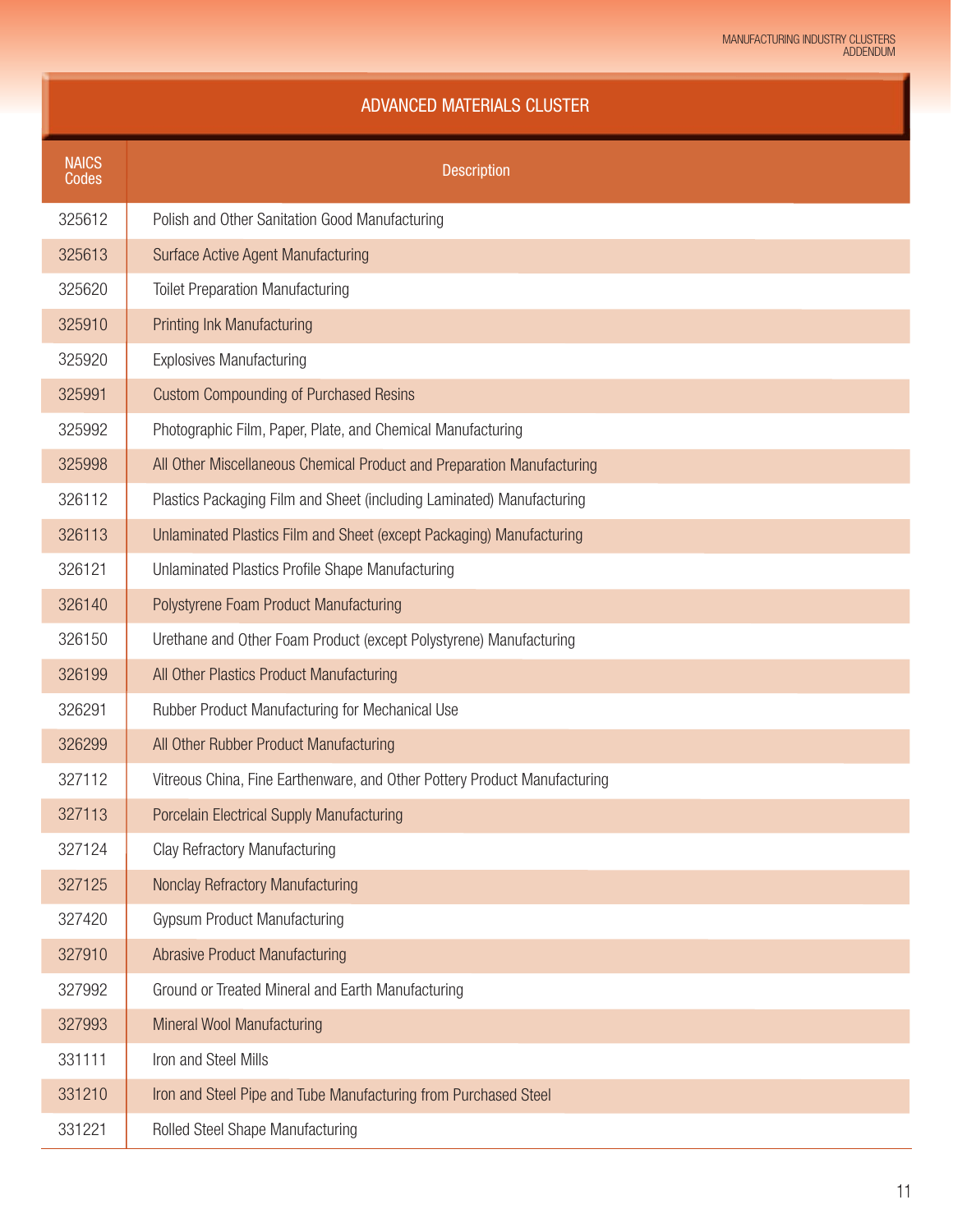# Steel Wire Drawing Alumina Refining Secondary Smelting and Alloying of Aluminum Aluminum Sheet, Plate, and Foil Manufacturing Aluminum Extruded Product Manufacturing Other Aluminum Rolling and Drawing 331411 Primary Smelting and Refining of Copper Primary Smelting and Refining of Nonferrous Metal (except Copper and Aluminum) Copper Rolling, Drawing, and Extruding Copper Wire (except Mechanical) Drawing Secondary Smelting, Refining, and Alloying of Copper Nonferrous Metal (except Copper and Aluminum) Rolling, Drawing, and Extruding Secondary Smelting, Refining, and Alloying of Nonferrous Metal (except Copper and Aluminum) Iron Foundries Steel Investment Foundries Steel Foundries (except Investment) Aluminum Die-Casting Foundries Nonferrous (except Aluminum) Die-Casting Foundries Aluminum Foundries (except Die-Casting) Copper Foundries (except Die-Casting) Other Nonferrous Foundries (except Die-Casting) Iron and Steel Forging Metal Stamping Powder Metallurgy Part Manufacturing Plate Work Manufacturing Sheet Metal Work Manufacturing Other Fabricated Wire Product Manufacturing NAICS Description Codes ADVANCED MATERIALS CLUSTER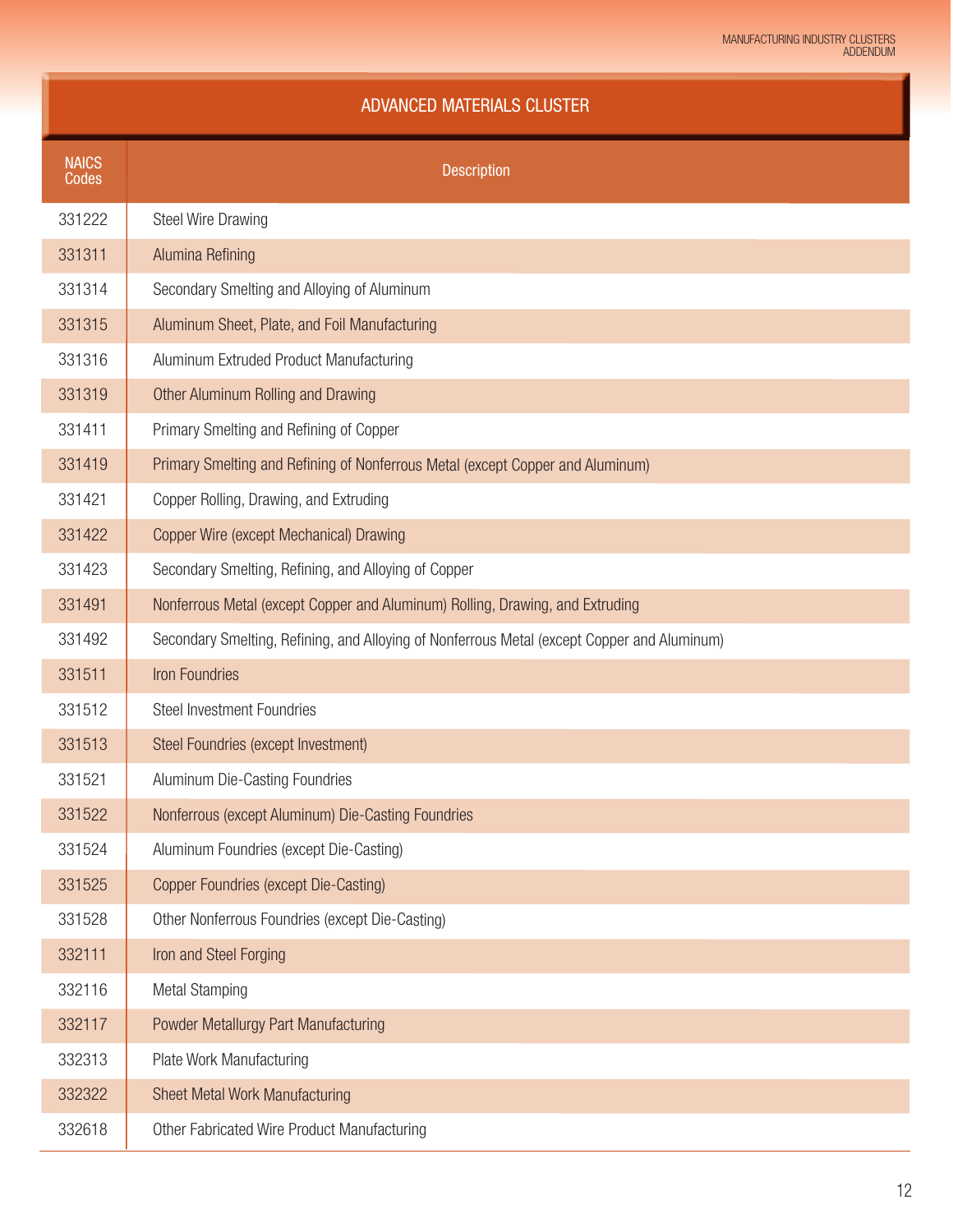# Machine Shops Metal Coating, Engraving (except Jewelry and Silverware), and Allied Services to Manufacturers Electroplating, Plating, Polishing, Anodizing, and Coloring Industrial Valve Manufacturing Ball and Roller Bearing Manufacturing Other Ordnance and Accessories Manufacturing Industrial Pattern Manufacturing All Other Miscellaneous Fabricated Metal Product Manufacturing All Other Industrial Machinery Manufacturing Office Machinery Manufacturing Other Commercial and Service Industry Machinery Manufacturing Industrial Mold Manufacturing Machine Tool (Metal Forming Types) Manufacturing Special Die and Tool, Die Set, Jig, and Fixture Manufacturing Cutting Tool and Machine Tool Accessory Manufacturing Other Metalworking Machinery Manufacturing Air and Gas Compressor Manufacturing Other Computer Peripheral Equipment Manufacturing Radio and Television Broadcasting and Wireless Communications Equipment Manufacturing Other Communications Equipment Manufacturing Electron Tube Manufacturing Bare Printed Circuit Board Manufacturing Semiconductor and Related Device Manufacturing Electronic Capacitor Manufacturing Electronic Resistor Manufacturing Electronic Coil, Transformer, and Other Inductor Manufacturing Electronic Connector Manufacturing NAICS Description Codes ADVANCED MATERIALS CLUSTER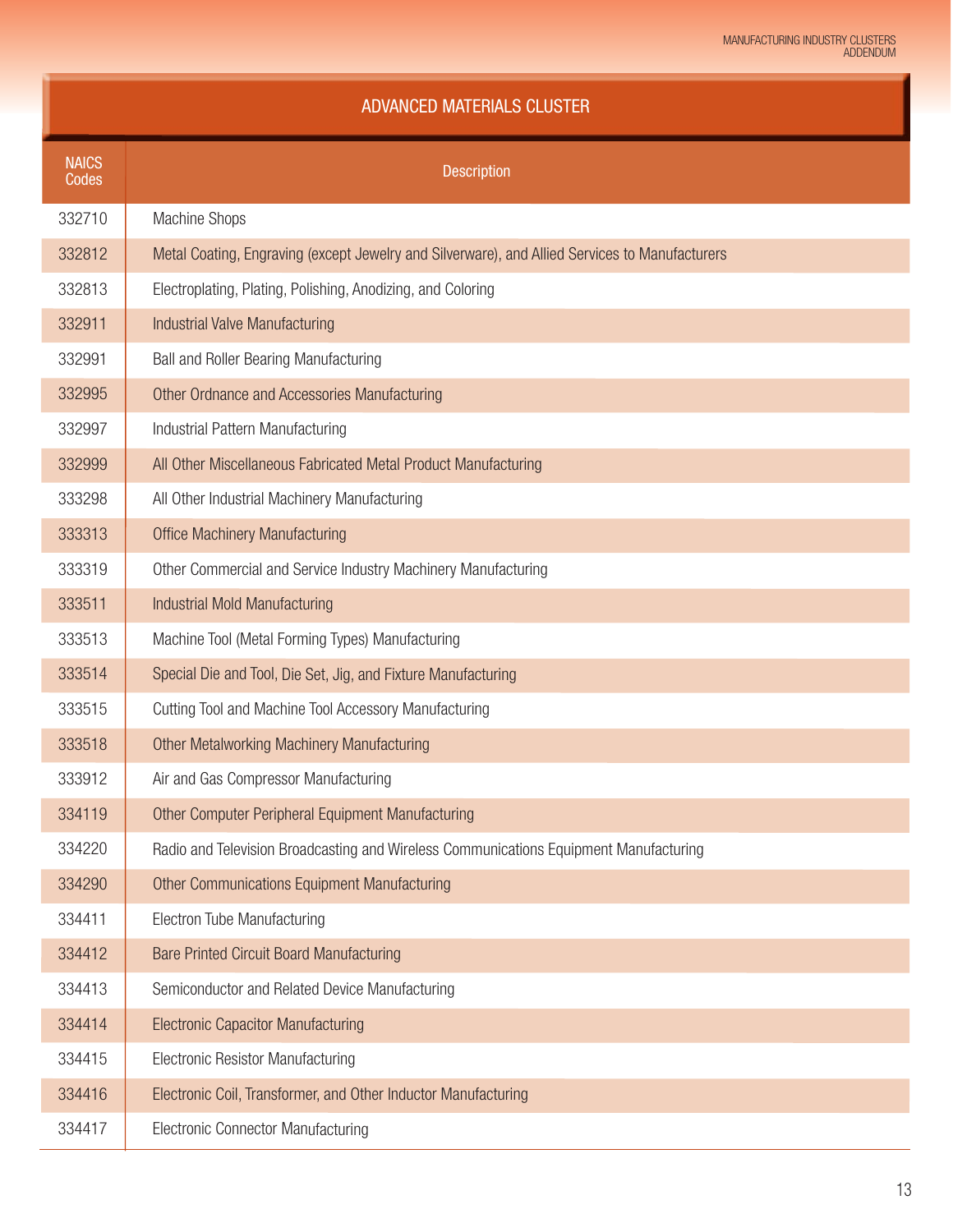# Printed Circuit Assembly (Electronic Assembly) Manufacturing Other Electronic Component Manufacturing Electromedical and Electrotherapeutic Apparatus Manufacturing Search, Detection, Navigation, Guidance, Aeronautical, and Nautical System and Instrument Manufacturing Automatic Environmental Control Manufacturing for Residential, Commercial, and Appliance Use Instruments and Related Products Manufacturing for Measuring, Displaying, and Controlling Industrial Process Variables Totalizing Fluid Meter and Counting Device Manufacturing Instrument Manufacturing for Measuring and Testing Electricity and Electrical Signals Irradiation Apparatus Manufacturing Other Measuring and Controlling Device Manufacturing Electric Lamp Bulb and Part Manufacturing Relay and Industrial Control Manufacturing Fiber Optic Cable Manufacturing Current-Carrying Wiring Device Manufacturing Other Motor Vehicle Electrical and Electronic Equipment Manufacturing All Other Motor Vehicle Parts Manufacturing **Cther Guided Missile and Space Vehicle Parts and Auxiliary Equipment Manufacturing**  Surgical and Medical Instrument Manufacturing Surgical Appliance and Supplies Manufacturing Gasket, Packing, and Sealing Device Manufacturing 541380 | Testing Laboratories Research and Development in Biotechnology Research and Development in the Physical, Engineering, and Life Sciences (except Biotechnology) NAICS Description Codes ADVANCED MATERIALS CLUSTER

Research and Development in the Social Sciences and Humanities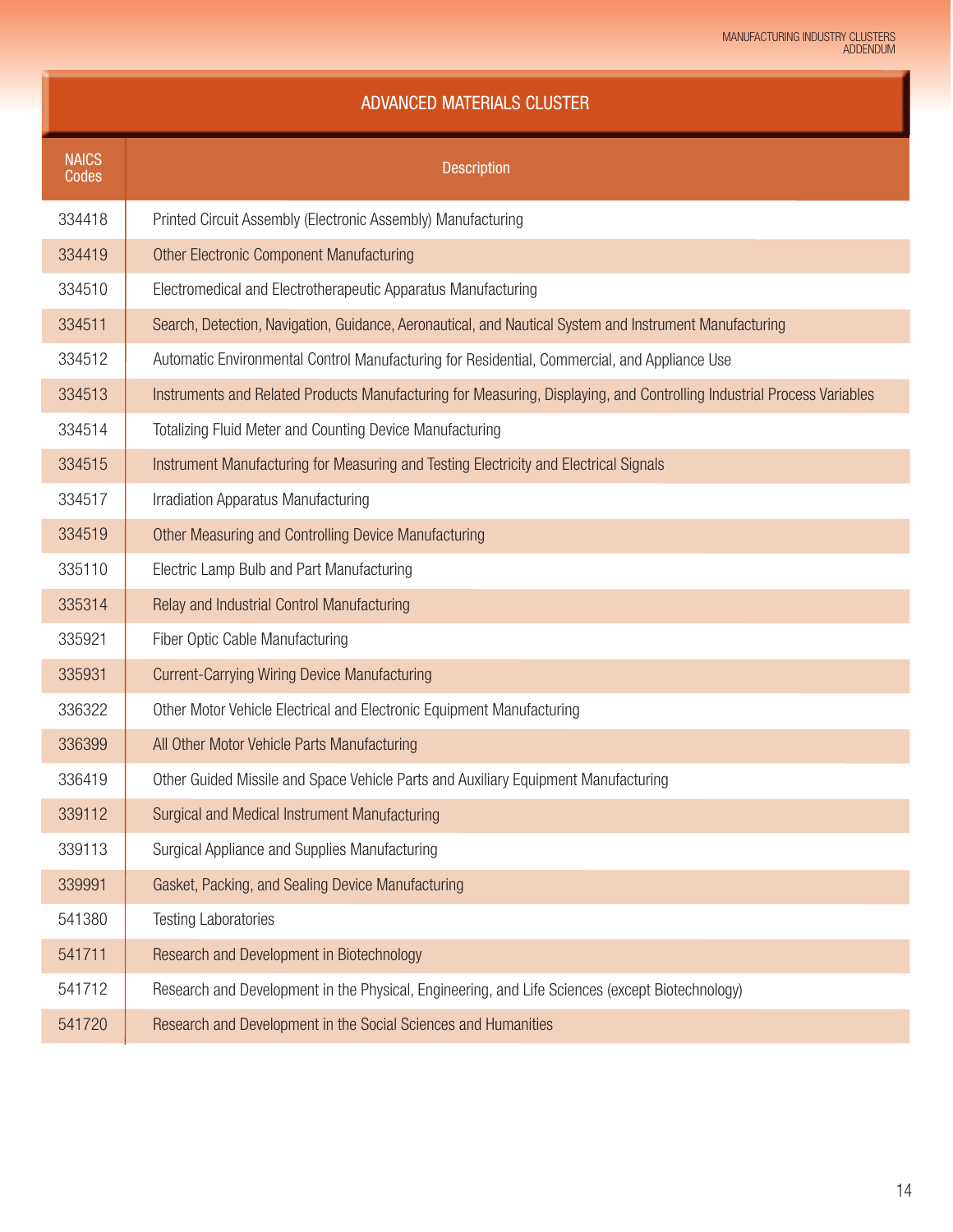# CHEMICAL & CHEMICAL BASED PRODUCTS CLUSTER<sup>14</sup>

| <b>NAICS</b><br><b>Codes</b> | <b>Description</b>                                      |
|------------------------------|---------------------------------------------------------|
| 325110                       | Petrochemical Manufacturing                             |
| 325120                       | <b>Industrial Gas Manufacturing</b>                     |
| 325131                       | Inorganic Dye and Pigment Manufacturing                 |
| 325132                       | Synthetic Organic Dye and Pigment Manufacturing         |
| 325181                       | Alkalies and Chlorine Manufacturing                     |
| 325182                       | <b>Carbon Black Manufacturing</b>                       |
| 325188                       | All Other Basic Inorganic Chemical Manufacturing        |
| 325191                       | Gum and Wood Chemical Manufacturing                     |
| 325192                       | Cyclic Crude and Intermediate Manufacturing             |
| 325193                       | <b>Ethyl Alcohol Manufacturing</b>                      |
| 325199                       | All Other Basic Organic Chemical Manufacturing          |
| 325211                       | <b>Plastics Material and Resin Manufacturing</b>        |
| 325212                       | Synthetic Rubber Manufacturing                          |
| 325221                       | <b>Cellulosic Organic Fiber Manufacturing</b>           |
| 325222                       | Noncellulosic Organic Fiber Manufacturing               |
| 325311                       | Nitrogenous Fertilizer Manufacturing                    |
| 325312                       | Phosphatic Fertilizer Manufacturing                     |
| 325314                       | Fertilizer (Mixing Only) Manufacturing                  |
| 325320                       | Pesticide and Other Agricultural Chemical Manufacturing |
| 325411                       | Medicinal and Botanical Manufacturing                   |
| 325412                       | Pharmaceutical Preparation Manufacturing                |
| 325413                       | In-Vitro Diagnostic Substance Manufacturing             |
| 325414                       | Biological Product (except Diagnostic) Manufacturing    |
| 325510                       | <b>Paint and Coating Manufacturing</b>                  |
| 325520                       | Adhesive Manufacturing                                  |
| 325611                       | Soap and Other Detergent Manufacturing                  |
| 325612                       | Polish and Other Sanitation Goods Manufacturing         |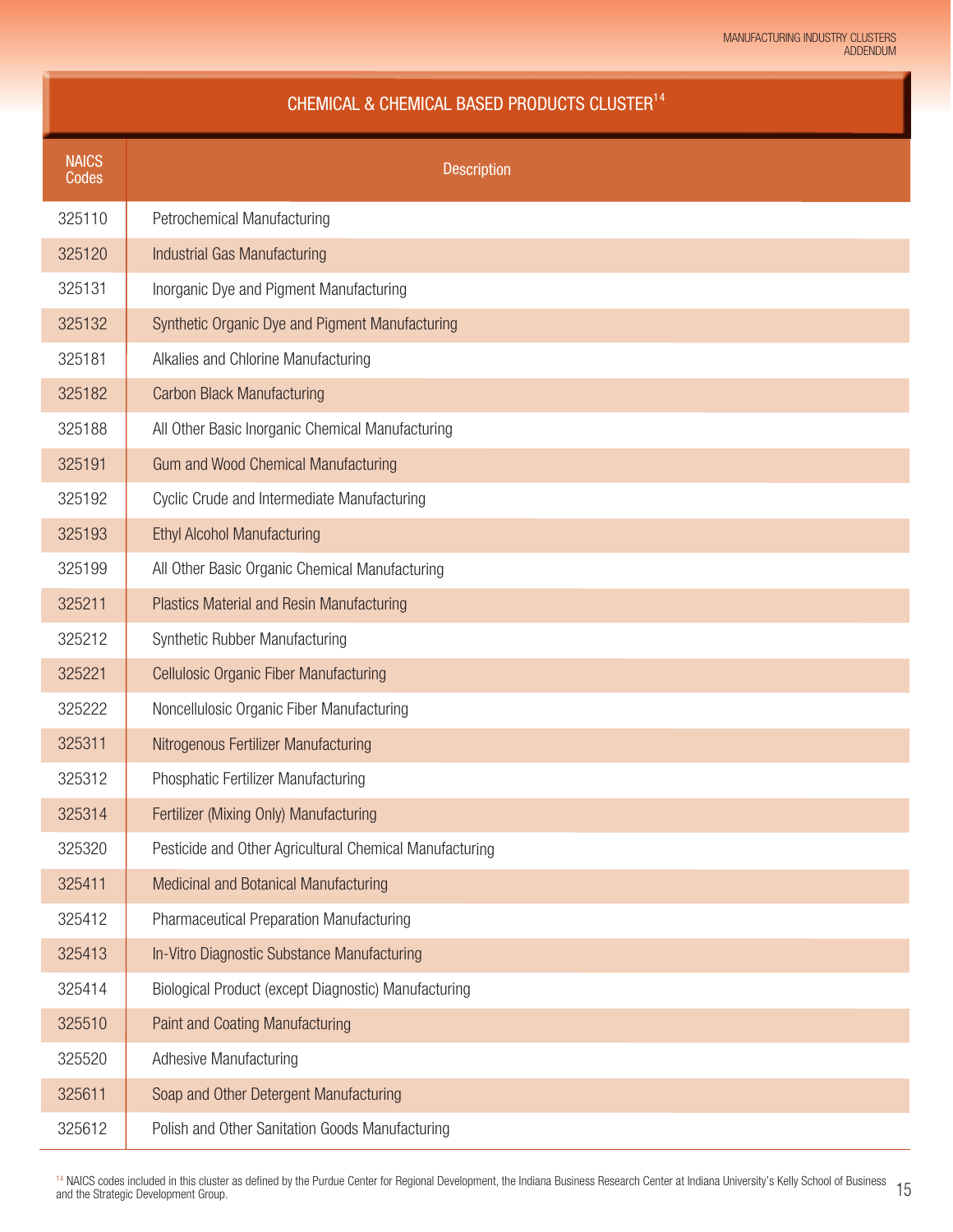### CHEMICAL & CHEMICAL BASED PRODUCTS CLUSTER

| <b>NAICS</b><br><b>Codes</b> | <b>Description</b>                                                                           |
|------------------------------|----------------------------------------------------------------------------------------------|
| 325613                       | Surface Active Agent Manufacturing                                                           |
| 325620                       | <b>Toilet Preparation Manufacturing</b>                                                      |
| 325910                       | Printing Ink Manufacturing                                                                   |
| 325920                       | <b>Explosives Manufacturing</b>                                                              |
| 325991                       | <b>Custom Compounding of Purchased Resins</b>                                                |
| 325992                       | Photographic Film, Paper, Plate, and Chemical Manufacturing                                  |
| 325998                       | All Other Miscellaneous Chemical Product and Preparation Manufacturing                       |
| 326111                       | <b>Plastics Bag and Pouch Manufacturing</b>                                                  |
| 326112                       | Plastics Packaging Film and Sheet (including Laminated) Manufacturing                        |
| 326113                       | Unlaminated Plastics Film and Sheet (except Packaging) Manufacturing                         |
| 326121                       | Unlaminated Plastics Profile Shape Manufacturing                                             |
| 326122                       | Plastics Pipe and Pipe Fitting Manufacturing                                                 |
| 326130                       | Laminated Plastics Plate, Sheet (except Packaging), and Shape Manufacturing                  |
| 326140                       | Polystyrene Foam Product Manufacturing                                                       |
| 326150                       | Urethane and Other Foam Product (except Polystyrene) Manufacturing                           |
| 326160                       | <b>Plastics Bottle Manufacturing</b>                                                         |
| 326191                       | <b>Plastics Plumbing Fixture Manufacturing</b>                                               |
| 326192                       | <b>Resilient Floor Covering Manufacturing</b>                                                |
| 326199                       | All Other Plastics Product Manufacturing                                                     |
| 326211                       | Tire Manufacturing (except Retreading)                                                       |
| 326212                       | <b>Tire Retreading</b>                                                                       |
| 326220                       | Rubber and Plastics Hoses and Belting Manufacturing                                          |
| 326291                       | Rubber Product Manufacturing for Mechanical Use                                              |
| 326299                       | All Other Rubber Product Manufacturing                                                       |
| 327111                       | Vitreous China Plumbing Fixture and China and Earthenware Bathroom Accessories Manufacturing |
| 327112                       | Vitreous China, Fine Earthenware, and Other Pottery Product Manufacturing                    |
| 327113                       | Porcelain Electrical Supply Manufacturing                                                    |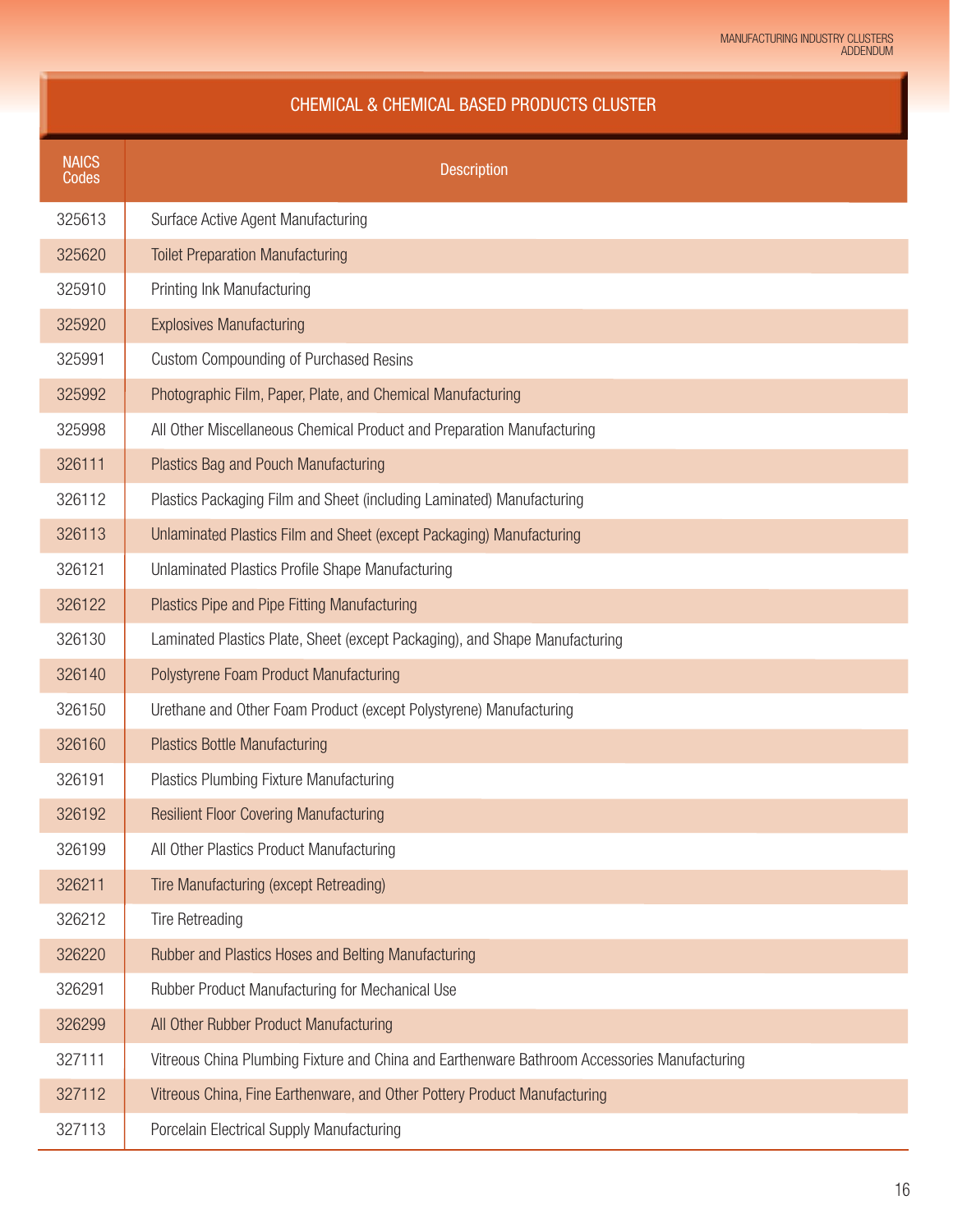## CHEMICAL & CHEMICAL BASED PRODUCTS CLUSTER

| <b>NAICS</b><br><b>Codes</b> | <b>Description</b>                                                                         |
|------------------------------|--------------------------------------------------------------------------------------------|
| 327121                       | Brick and Structural Clay Tile Manufacturing                                               |
| 327122                       | Ceramic Wall and Floor Tile Manufacturing                                                  |
| 327123                       | Other Structural Clay Product Manufacturing                                                |
| 327124                       | <b>Clay Refractory Manufacturing</b>                                                       |
| 327125                       | Nonclay Refractory Manufacturing                                                           |
| 327211                       | <b>Flat Glass Manufacturing</b>                                                            |
| 327212                       | Other Pressed and Blown Glass and Glassware Manufacturing                                  |
| 327213                       | <b>Glass Container Manufacturing</b>                                                       |
| 327215                       | Glass Product Manufacturing Made of Purchased Glass                                        |
| 327310                       | <b>Cement Manufacturing</b>                                                                |
| 327320                       | Ready-Mix Concrete Manufacturing                                                           |
| 327331                       | <b>Concrete Block and Brick Manufacturing</b>                                              |
| 327332                       | Concrete Pipe Manufacturing                                                                |
| 327390                       | <b>Other Concrete Product Manufacturing</b>                                                |
| 327410                       | Lime Manufacturing                                                                         |
| 327420                       | <b>Gypsum Product Manufacturing</b>                                                        |
| 327910                       | Abrasive Product Manufacturing                                                             |
| 327991                       | <b>Cut Stone and Stone Product Manufacturing</b>                                           |
| 327992                       | Ground or Treated Mineral and Earth Manufacturing                                          |
| 327993                       | <b>Mineral Wool Manufacturing</b>                                                          |
| 327999                       | All Other Miscellaneous Nonmetallic Mineral Product Manufacturing                          |
| 424610                       | Plastics Materials and Basic Forms and Shapes Merchant Wholesalers                         |
| 424690                       | Other Chemical and Allied Products Merchant Wholesalers                                    |
| 424710                       | <b>Petroleum Bulk Stations and Terminals</b>                                               |
| 424720                       | Petroleum and Petroleum Products Merchant Wholesalers (except Bulk Stations and Terminals) |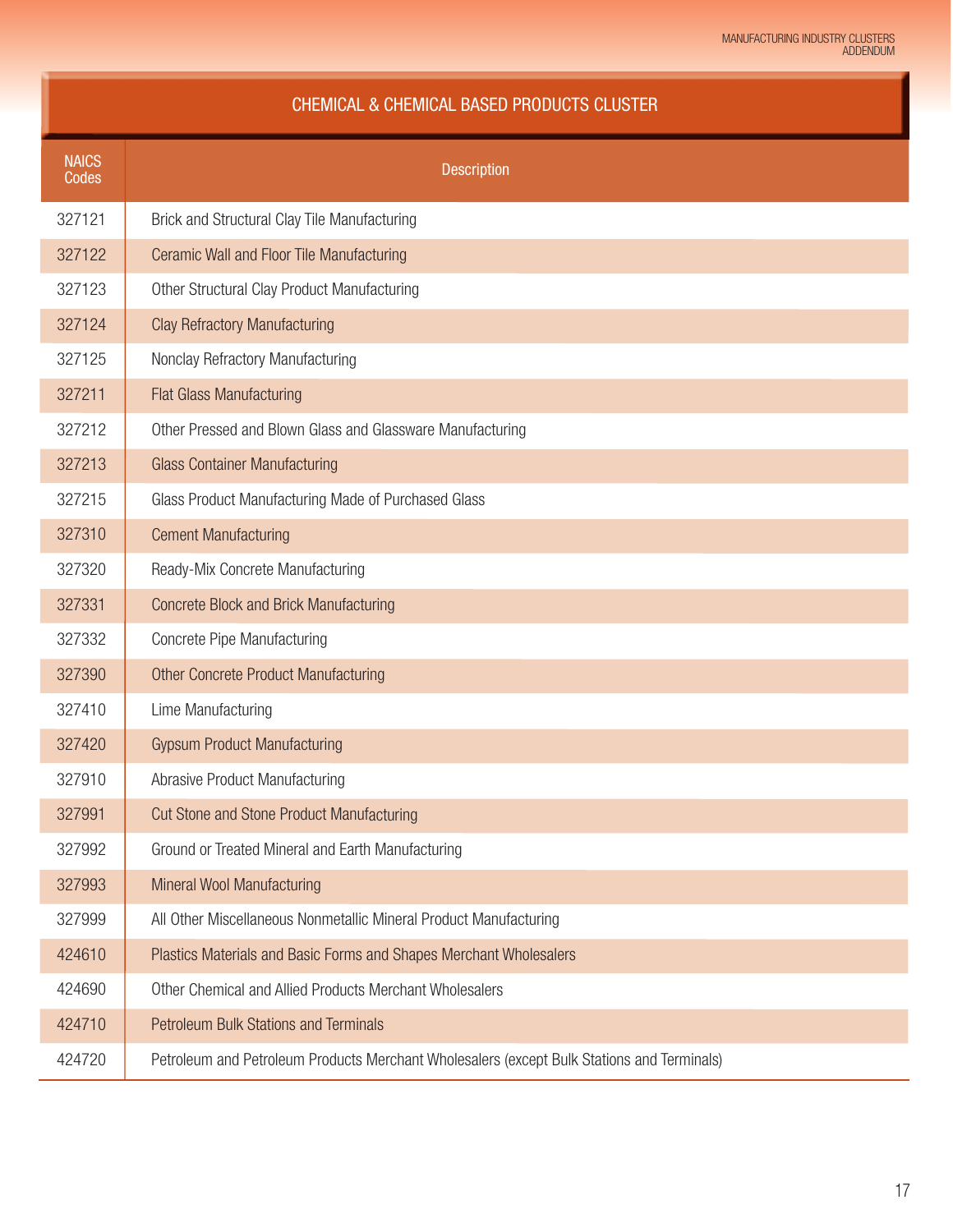# FABRICATED METAL PRODUCT MANUFACTURING CLUSTER<sup>15</sup>

| <b>NAICS</b><br><b>Codes</b> | <b>Description</b>                                       |
|------------------------------|----------------------------------------------------------|
| 332111                       | Iron and Steel Forging                                   |
| 332112                       | <b>Nonferrous Forging</b>                                |
| 332114                       | <b>Custom Roll Forming</b>                               |
| 332115                       | <b>Crown and Closure Manufacturing</b>                   |
| 332116                       | <b>Metal Stamping</b>                                    |
| 332117                       | Powder Metallurgy Part Manufacturing                     |
| 332211                       | Cutlery and Flatware (except Precious) Manufacturing     |
| 332212                       | Hand and Edge Tool Manufacturing                         |
| 332213                       | Saw Blade and Handsaw Manufacturing                      |
| 332214                       | Kitchen Utensil, Pot, and Pan Manufacturing              |
| 332311                       | Prefabricated Metal Building and Component Manufacturing |
| 332312                       | <b>Fabricated Structural Metal Manufacturing</b>         |
| 332313                       | Plate Work Manufacturing                                 |
| 332321                       | Metal Window and Door Manufacturing                      |
| 332322                       | Sheet Metal Work Manufacturing                           |
| 332323                       | Ornamental and Architectural Metal Work Manufacturing    |
| 332410                       | Power Boiler and Heat Exchanger Manufacturing            |
| 332420                       | Metal Tank (Heavy Gauge) Manufacturing                   |
| 332431                       | Metal Can Manufacturing                                  |
| 332439                       | <b>Other Metal Container Manufacturing</b>               |
| 332510                       | Hardware Manufacturing                                   |
| 332611                       | Spring (Heavy Gauge) Manufacturing                       |
| 332612                       | Spring (Light Gauge) Manufacturing                       |
| 332618                       | Other Fabricated Wire Product Manufacturing              |
| 332710                       | Machine Shops                                            |
| 332721                       | <b>Precision Turned Product Manufacturing</b>            |
| 332722                       | Bolt, Nut, Screw, Rivet, and Washer Manufacturing        |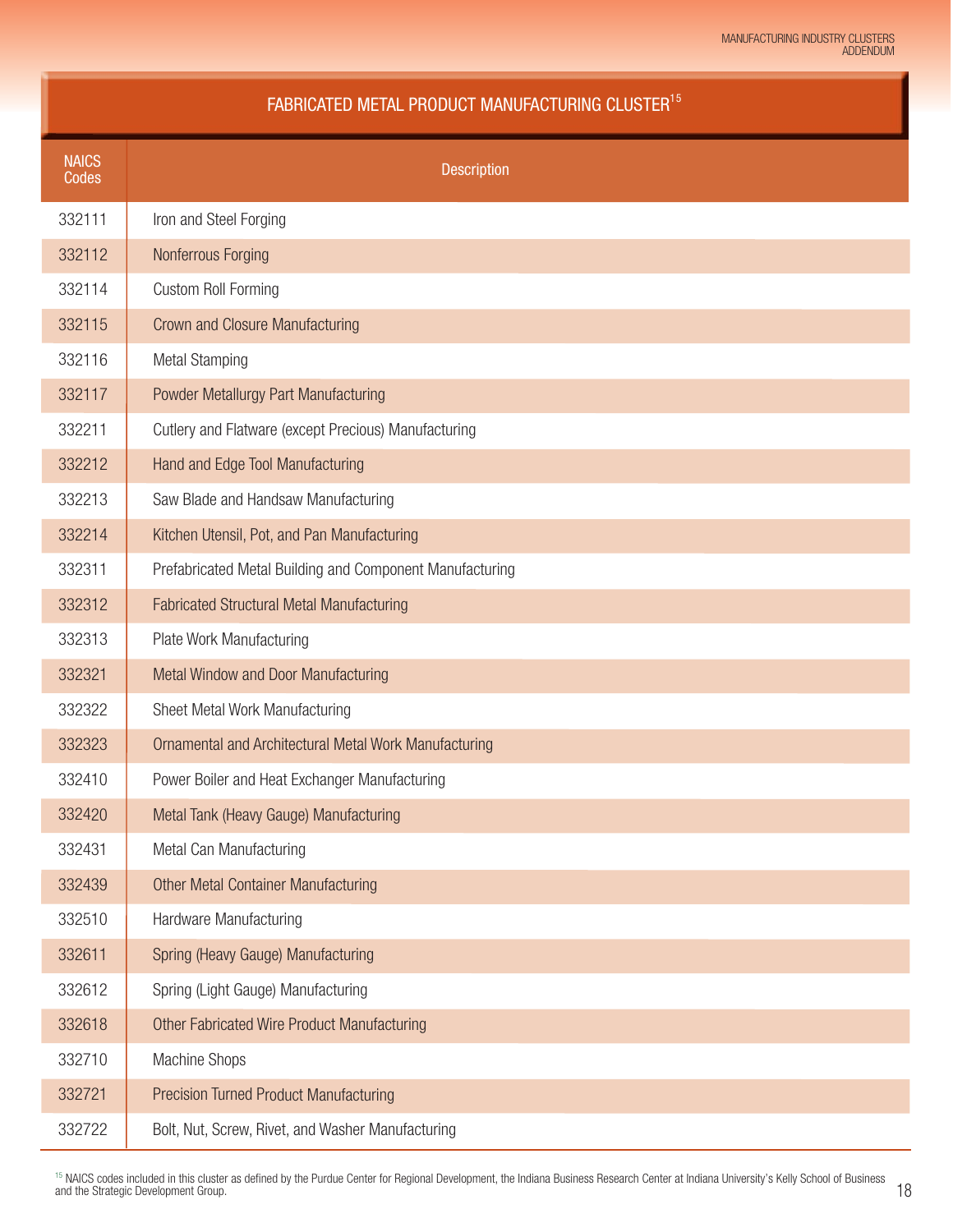### FABRICATED METAL PRODUCT MANUFACTURING CLUSTER

| <b>NAICS</b><br><b>Codes</b> | <b>Description</b>                                                                             |  |
|------------------------------|------------------------------------------------------------------------------------------------|--|
| 332811                       | Metal Heat Treating                                                                            |  |
| 332812                       | Metal Coating, Engraving (except Jewelry and Silverware), and Allied Services to Manufacturers |  |
| 332813                       | Electroplating, Plating, Polishing, Anodizing, and Coloring                                    |  |
| 332911                       | <b>Industrial Valve Manufacturing</b>                                                          |  |
| 332912                       | Fluid Power Valve and Hose Fitting Manufacturing                                               |  |
| 332913                       | Plumbing Fixture Fitting and Trim Manufacturing                                                |  |
| 332919                       | Other Metal Valve and Pipe Fitting Manufacturing                                               |  |
| 332991                       | <b>Ball and Roller Bearing Manufacturing</b>                                                   |  |
| 332996                       | Fabricated Pipe and Pipe Fitting Manufacturing                                                 |  |
| 332997                       | <b>Industrial Pattern Manufacturing</b>                                                        |  |
| 332998                       | Enameled Iron and Metal Sanitary Ware Manufacturing                                            |  |
| 332999                       | All Other Miscellaneous Fabricated Metal Product Manufacturing                                 |  |

| PRINTING AND PUBLISHING CLUSTER <sup>16</sup> |                                                         |
|-----------------------------------------------|---------------------------------------------------------|
| <b>NAICS</b><br>Codes                         | <b>Description</b>                                      |
| 323110                                        | <b>Commercial Lithographic Printing</b>                 |
| 323111                                        | <b>Commercial Gravure Printing</b>                      |
| 323112                                        | Commercial Flexographic Printing                        |
| 323113                                        | <b>Commercial Screen Printing</b>                       |
| 323114                                        | <b>Quick Printing</b>                                   |
| 323115                                        | <b>Digital Printing</b>                                 |
| 323116                                        | <b>Manifold Business Forms Printing</b>                 |
| 323117                                        | <b>Books Printing</b>                                   |
| 323118                                        | Blankbook, Looseleaf Binders, and Devices Manufacturing |
| 323119                                        | <b>Other Commercial Printing</b>                        |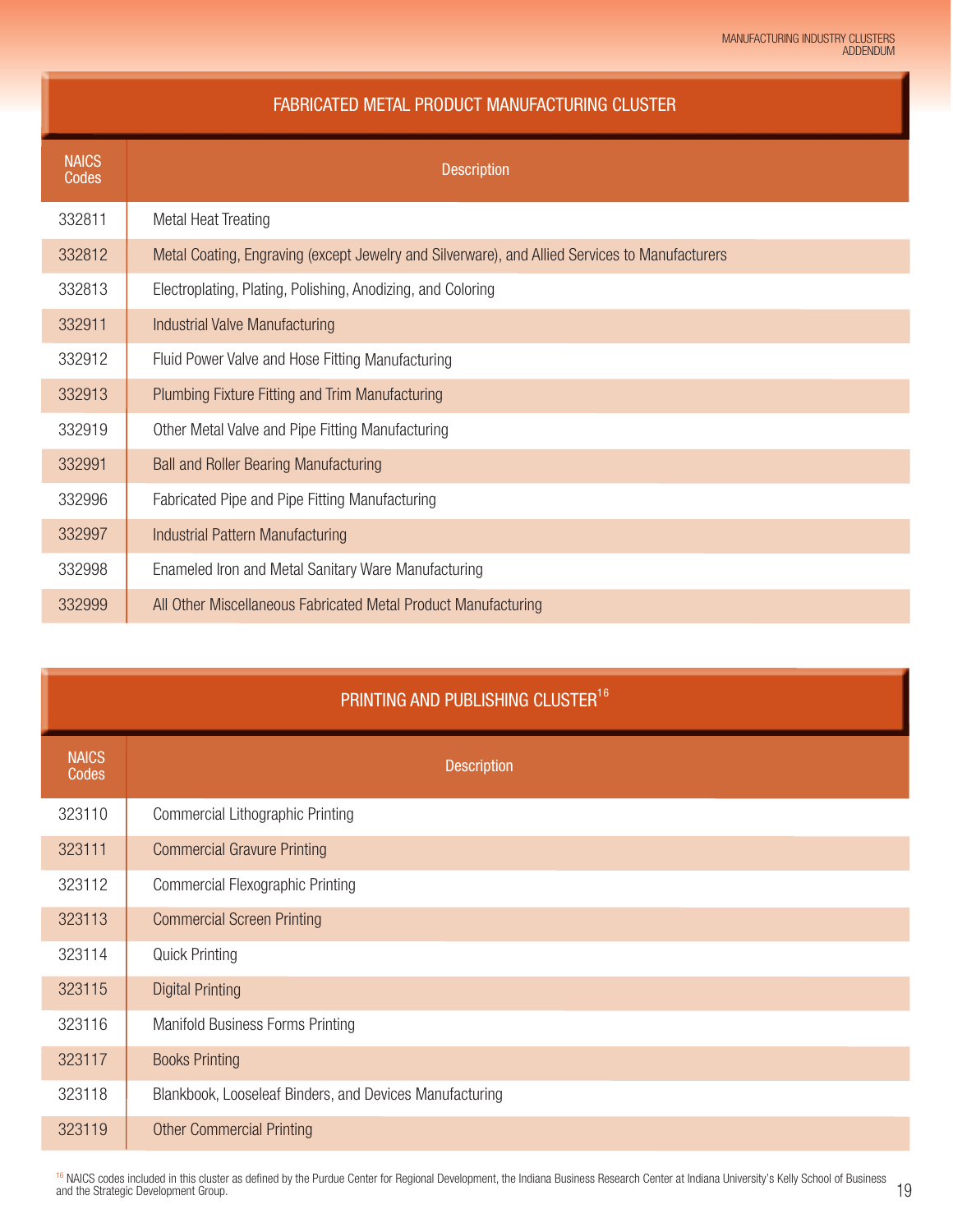| PRINTING AND PUBLISHING CLUSTER |                                                   |
|---------------------------------|---------------------------------------------------|
| <b>NAICS</b><br><b>Codes</b>    | <b>Description</b>                                |
| 323121                          | Tradebinding and Related Work                     |
| 323122                          | <b>Prepress Services</b>                          |
| 325910                          | Printing Ink Manufacturing                        |
| 339950                          | Sign Manufacturing                                |
| 511110                          | Newspaper Publishers                              |
| 511120                          | <b>Periodical Publishers</b>                      |
| 511130                          | <b>Book Publishers</b>                            |
| 511140                          | Directory and Mailing List Publishers             |
| 511191                          | <b>Greeting Card Publishers</b>                   |
| 511199                          | All Other Publishers                              |
| 515111                          | <b>Radio Networks</b>                             |
| 515112                          | <b>Radio Stations</b>                             |
| 515210                          | Cable and Other Subscription Programming          |
| 519110                          | <b>News Syndicates</b>                            |
| 519190                          | All Other Information Services                    |
| 541430                          | <b>Graphic Design Services</b>                    |
| 541613                          | <b>Marketing Consulting Services</b>              |
| 541810                          | <b>Advertising Agencies</b>                       |
| 541820                          | <b>Public Relations Agencies</b>                  |
| 541830                          | Media Buying Agencies                             |
| 541840                          | Media Representatives                             |
| 541850                          | <b>Display Advertising</b>                        |
| 541860                          | Direct Mail Advertising                           |
| 541870                          | <b>Advertising Material Distribution Services</b> |
| 541890                          | Other Services Related to Advertising             |
| 541910                          | Marketing Research and Public Opinion Polling     |
| 541922                          | Commercial Photography                            |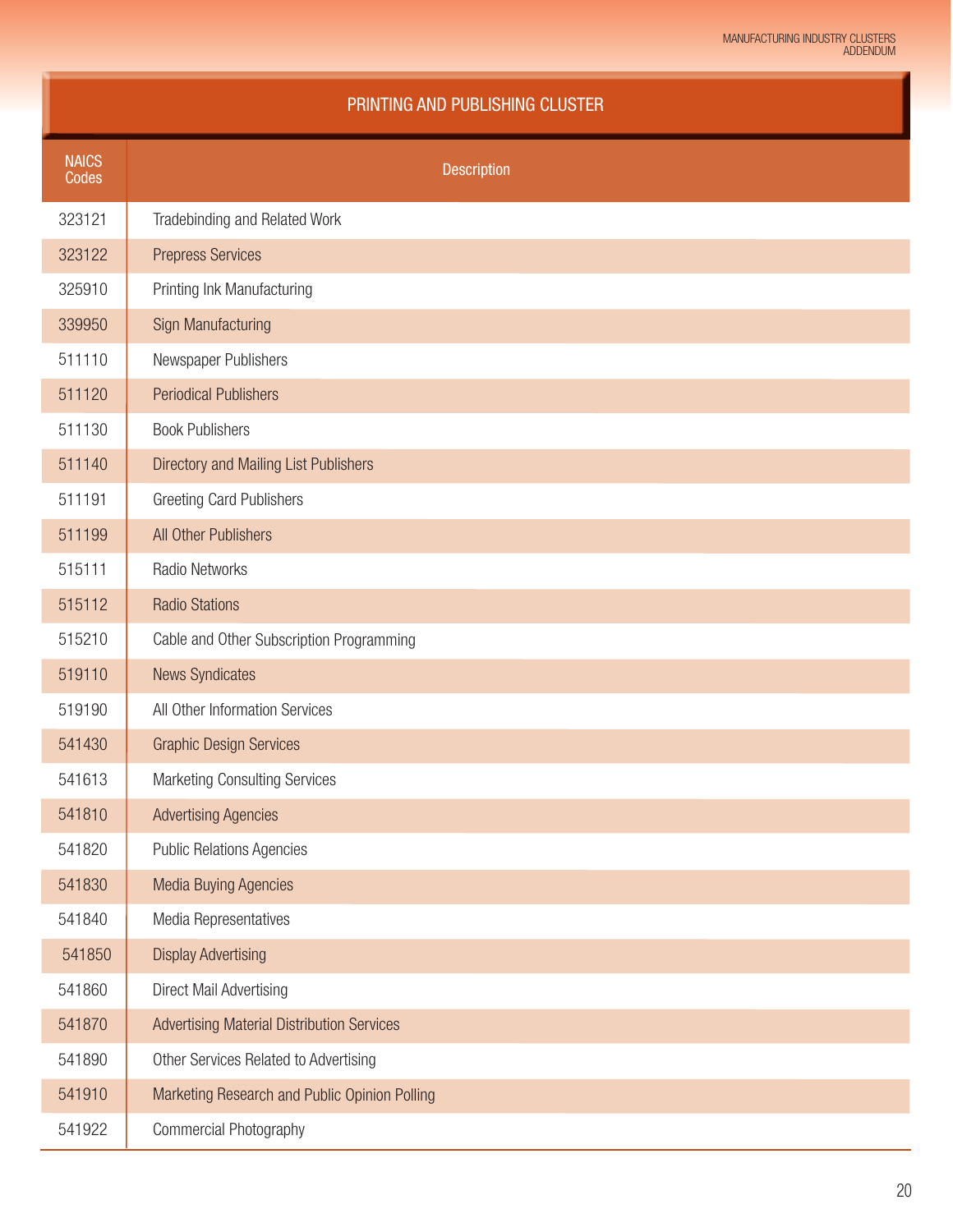## CORE INDUSTRIES

#### 323110 Commercial Lithographic Printing

This U.S. industry comprises establishments primarily engaged in lithographic (i.e., offset) printing without publishing (except books, grey goods, and manifold business forms). This industry includes establishments engaged in lithographic printing on purchased stock materials, such as stationery, letterhead, invitations, labels, and similar items, on a job order basis.

#### 325412 Pharmaceutical Preparation Manufacturing

This U.S. industry comprises establishments primarily engaged in manufacturing in-vivo diagnostic substances and pharmaceutical preparations (except biological) intended for internal and external consumption in dose forms, such as ampoules, tablets, capsules, vials, ointments, powders, solutions, and suspensions.

#### 325510 Paint and Coating Manufacturing

This industry comprises establishments primarily engaged in (1) mixing pigments, solvents, and binders into paints and other coatings, such as stains, varnishes, lacquers, enamels, shellacs, and water repellant coatings for concrete and masonry, and/or (2) manufacturing allied paint products, such as putties, paint and varnish removers, paint brush cleaners, and frit.

#### 325620 Toilet Preparation Manufacturing

This industry comprises establishments primarily engaged in preparing, blending, compounding, and packaging toilet preparations, such as perfumes, shaving preparations, hair preparations, face creams, lotions (including sunscreens), and other cosmetic preparations.

#### 326199 All Other Plastics Product Manufacturing

This U.S. industry comprises establishments primarily engaged in manufacturing plastics products (except film, sheet, bags, profile shapes, pipes, pipe fittings, laminates, foam products, bottles, plumbing fixtures, and resilient floor coverings).

#### 332116 Metal Stamping

This U.S. industry comprises establishments primarily engaged in manufacturing unfinished metal stampings and spinning unfinished metal products (except crowns, cans, closures, automotive, and coins). Establishments making metal stampings and metal spun products and further manufacturing (e.g., machining, assembling) a specific product are classified in the industry of the finished product. Metal stamping and metal spun products establishments may perform surface finishing operations, such as cleaning and deburring, on the products they manufacture..

#### 332710 Machine Shops

This industry comprises establishments known as machine shops primarily engaged in machining metal and plastic parts and parts of other composite materials on a job or order basis. Generally machine shop jobs are low volume using machine tools, such as lathes (including computer numerically controlled); automatic screw machines; and machines for boring, grinding, and milling.

#### 332721 Precision Turned Product Manufacturing

This U.S. industry comprises establishments known as precision turned manufacturers primarily engaged in machining precision products of all materials on a job or order basis. Generally precision turned product jobs are large volume using machines, such as automatic screw machines, rotary transfer machines, computer numerically controlled (CNC) lathes, or turning centers.

### 332813 Electroplating, Plating, Polishing, Anodizing, and Coloring

This U.S. industry comprises establishments primarily engaged in electroplating, plating, anodizing, coloring, buffing, polishing, cleaning, and sandblasting metals and metal products for the trade. Included in this industry are establishments that perform these processes on other materials, such as plastics, in addition to metals.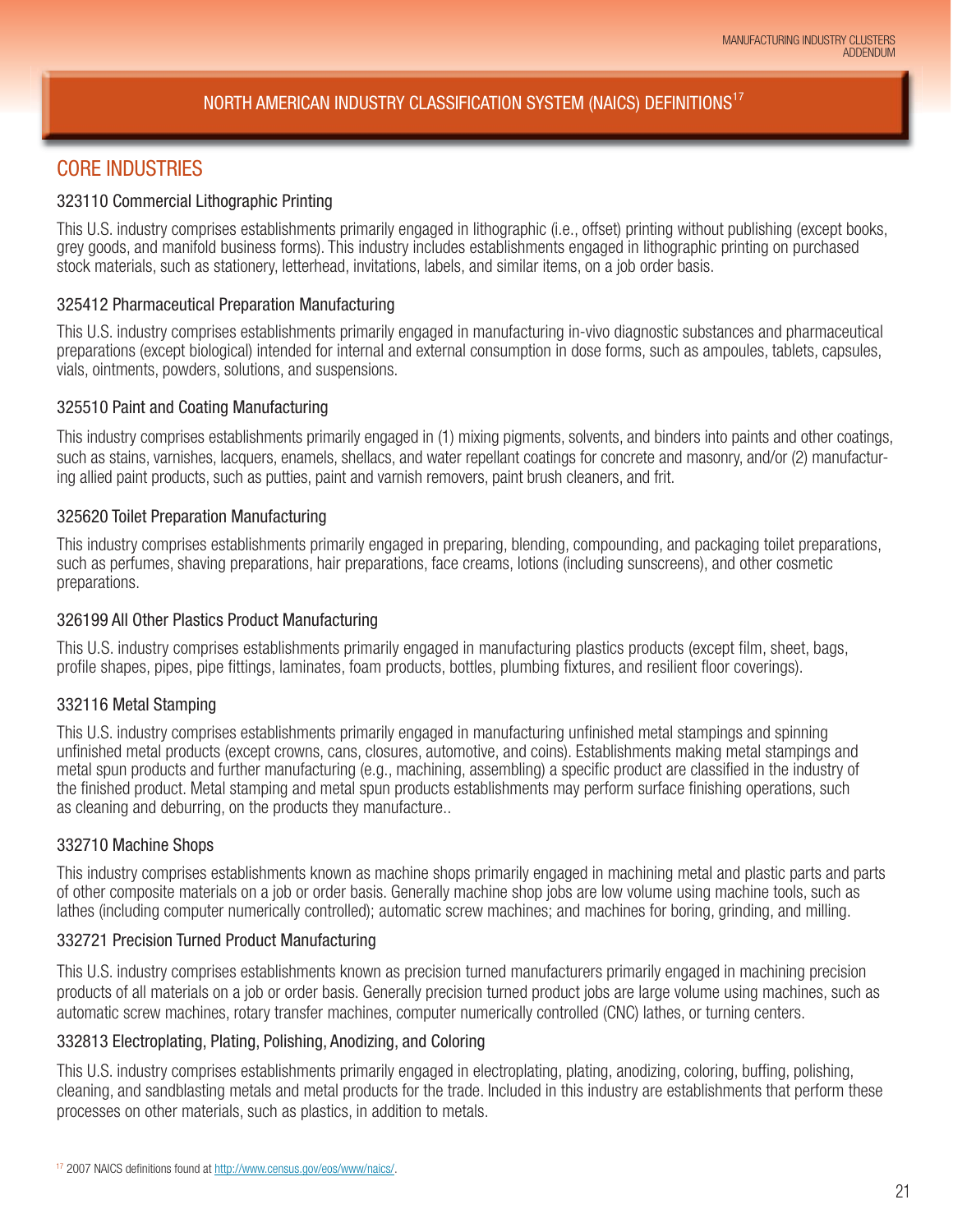#### 332999 All Other Miscellaneous Fabricated Metal Product Manufacturing

This U.S. industry comprises establishments primarily engaged in manufacturing fabricated metal products (except forgings and stampings, cutlery and handtools, architectural and structural metals, boilers, tanks, shipping containers, hardware, spring and wire products, machine shop products, turned products, screws, nuts and bolts, metal valves, ball and roller bearings, ammunition, small arms and other ordnances, fabricated pipes and pipe fittings, industrial patterns, and enameled iron and metal sanitary ware).

#### 424690 Other Chemical and Allied Products Merchant Wholesalers

This industry comprises establishments primarily engaged in the merchant wholesale distribution of chemicals and allied products (except agricultural and medicinal chemicals, paints and varnishes, fireworks, and plastics materials and basic forms and shapes).

#### 541430 Graphic Design Services

This industry comprises establishments primarily engaged in planning, designing, and managing the production of visual communication in order to convey specific messages or concepts, clarify complex information, or project visual identities. These services can include the design of printed materials, packaging, advertising, signage systems, and corporate identification (logos). This industry also includes commercial artists engaged exclusively in generating drawings and illustrations requiring technical accuracy or interpretative skills.

#### 541613 Marketing Consulting Services

This U.S. industry comprises establishments primarily engaged in providing operating advice and assistance to businesses and other organizations on marketing issues, such as developing marketing objectives and policies, sales forecasting, new product developing and pricing, licensing and franchise planning, and marketing planning and strategy.

#### 541712 Research and Development in the Physical, Engineering, and Life Sciences (except Biotechnology)

This U.S. Industry comprises establishments primarily engaged in conducting research and experimental development (except biotechnology research and experimental development) in the physical, engineering, and life sciences, such as agriculture, electronics, environmental, biology, botany, computers, chemistry, food, fisheries, forests, geology, health, mathematics, medicine, oceanography, pharmacy, physics, veterinary and other allied subjects.

#### 541810 Advertising Agencies

This industry comprises establishments primarily engaged in creating advertising campaigns and placing such advertising in periodicals, newspapers, radio and television, or other media. These establishments are organized to provide a full range of services (i.e., through in-house capabilities or subcontracting), including advice, creative services, account management, production of advertising material, media planning, and buying (i.e., placing advertising).

#### 541910 Marketing Research and Public Opinion Polling

This industry comprises establishments primarily engaged in systematically gathering, recording, tabulating, and presenting marketing and public opinion data.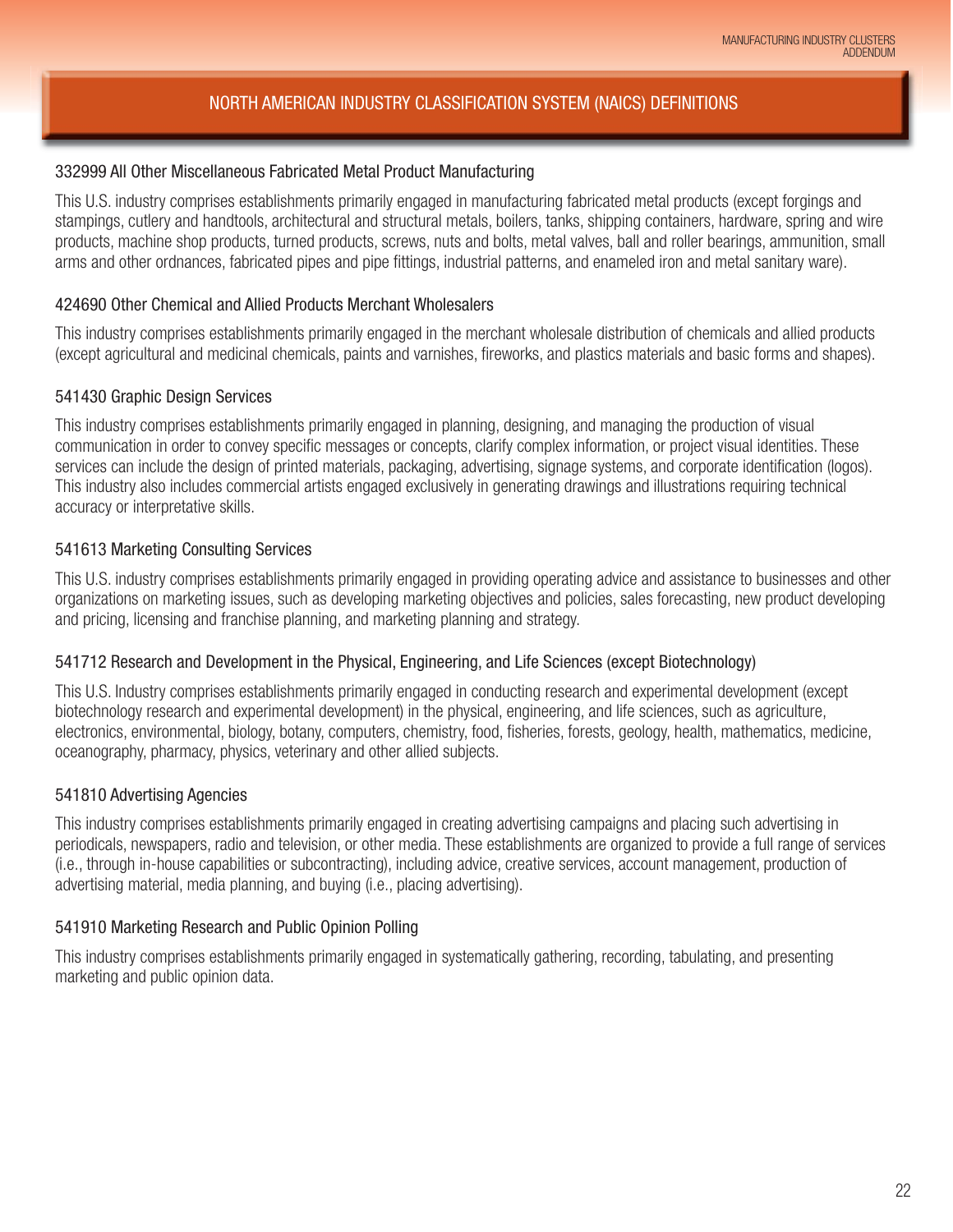## MARKET OPPORTUNITY INDUSTRIES

### 323110 Commercial Lithographic Printing

This U.S. industry comprises establishments primarily engaged in lithographic (i.e., offset) printing without publishing (except books, grey goods, and manifold business forms). This industry includes establishments engaged in lithographic printing on purchased stock materials, such as stationery, letterhead, invitations, labels, and similar items, on a job order basis.

#### 325199 All Other Basic Organic Chemical Manufacturing

This U.S. industry comprises establishments primarily engaged in manufacturing basic organic chemical products (except aromatic petrochemicals, industrial gases, synthetic organic dyes and pigments, gum and wood chemicals, cyclic crudes and intermediates, and ethyl alcohol).

#### 325211 Plastics Material and Resin Manufacturing

This U.S. industry comprises establishments primarily engaged in (1) manufacturing resins, plastics materials, and nonvulcanizable thermoplastic elastomers and mixing and blending resins on a custom basis and/or (2) manufacturing noncustomized synthetic resins.

### 325411 Medicinal and Botanical Manufacturing

This U.S. industry comprises establishments primarily engaged in (1) manufacturing uncompounded medicinal chemicals and their derivatives (i.e., generally for use by pharmaceutical preparation manufacturers) and/or (2) grading, grinding, and milling uncompounded botanicals.

#### 325414 Biological Product (except Diagnostic) Manufacturing

This U.S. industry comprises establishments primarily engaged in manufacturing vaccines, toxoids, blood fractions, and culture media of plant or animal origin (except diagnostic).

### 325910 Printing Ink Manufacturing

This industry comprises establishments primarily engaged in manufacturing printing and inkjet inks and inkjet cartridges.

#### 326199 All Other Plastics Product Manufacturing

This U.S. industry comprises establishments primarily engaged in manufacturing plastics products (except film, sheet, bags, profile shapes, pipes, pipe fittings, laminates, foam products, bottles, plumbing fixtures, and resilient floor coverings).

#### 331210 Iron and Steel Pipe and Tube Manufacturing from Purchased Steel

This industry comprises establishments primarily engaged in manufacturing welded, riveted, or seamless pipe and tube from purchased iron or steel.

### 331315 Aluminum Sheet, Plate, and Foil Manufacturing

This U.S. industry comprises establishments primarily engaged in (1) flat rolling or continuous casting sheet, plate, foil and welded tube from purchased aluminum; and/or (2) recovering aluminum from scrap and flat rolling or continuous casting sheet, plate, foil, and welded tube in integrated mills.